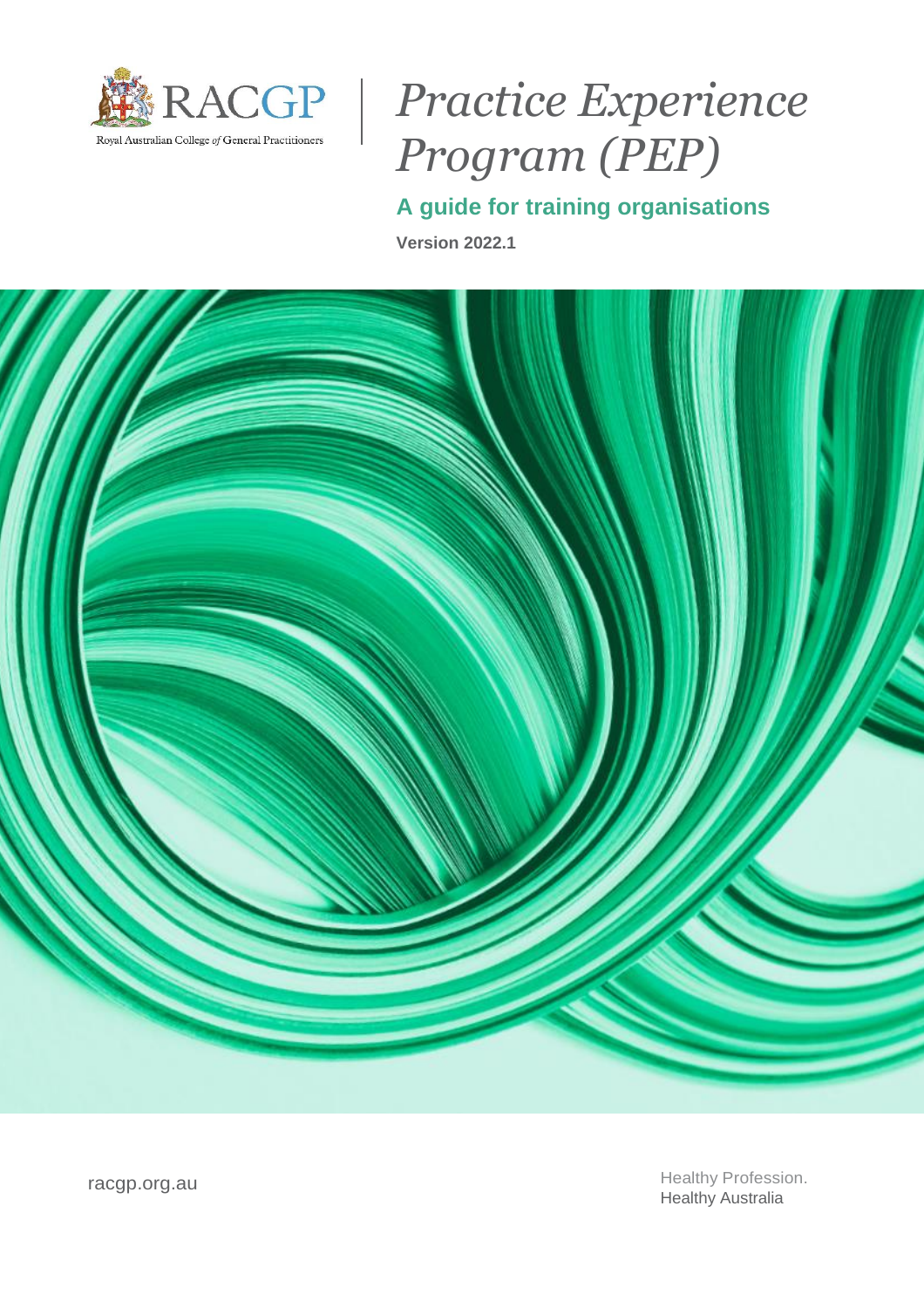#### **Practice Experience Program (PEP): A guide for training organisations. Version 2022.1**

#### **Disclaimer**

The information set out in this publication is current at the date of first publication and is intended for use as a guide of a general nature only and may or may not be relevant to particular patients or circumstances. Nor is this publication exhaustive of the subject matter. Persons implementing any recommendations contained in this publication must exercise their own independent skill or judgement or seek appropriate professional advice relevant to their own particular circumstances when so doing. Compliance with any recommendations cannot of itself guarantee discharge of the duty of care owed to patients and others coming into contact with the health professional and the premises from which the health professional operates.

Accordingly, The Royal Australian College of General Practitioners Ltd (RACGP) and its employees and agents shall have no liability (including without limitation liability by reason of negligence) to any users of the information contained in this publication for any loss or damage (consequential or otherwise), cost or expense incurred or arising by reason of any person using or relying on the information contained in this publication and whether caused by reason of any error, negligent act, omission or misrepresentation in the information.

This is a living document and printed copies may therefore not be the most accurate and up to date.

#### **Recommended citation**

The Royal Australian College of General Practitioners. Practice Experience Program (PEP): A guide for training organisations. Version 2022.1. East Melbourne, Vic: RACGP, 2022.

The Royal Australian College of General Practitioners Ltd 100 Wellington Parade East Melbourne, Victoria 3002

Tel 03 8699 0414 Fax 03 8699 0400 www.racgp.org.au

ABN: 34 000 223 807 ISBN: 978-0-86906-537-2

Published August 2019; updated March 2020, April 2020, September 2020, March 2021, October 2021, January 2022

© The Royal Australian College of General Practitioners 2022

This resource is provided under licence by the RACGP. Full terms are available at [www.racgp.org.au/usage/licence.](http://www.racgp.org.au/usage/licence) In summary, you must not edit or adapt it or use it for any commercial purposes. You must acknowledge the RACGP as the owner.

*We acknowledge the Traditional Custodians of the lands and seas on which we work and live, and pay our respects to Elders, past, present and future.*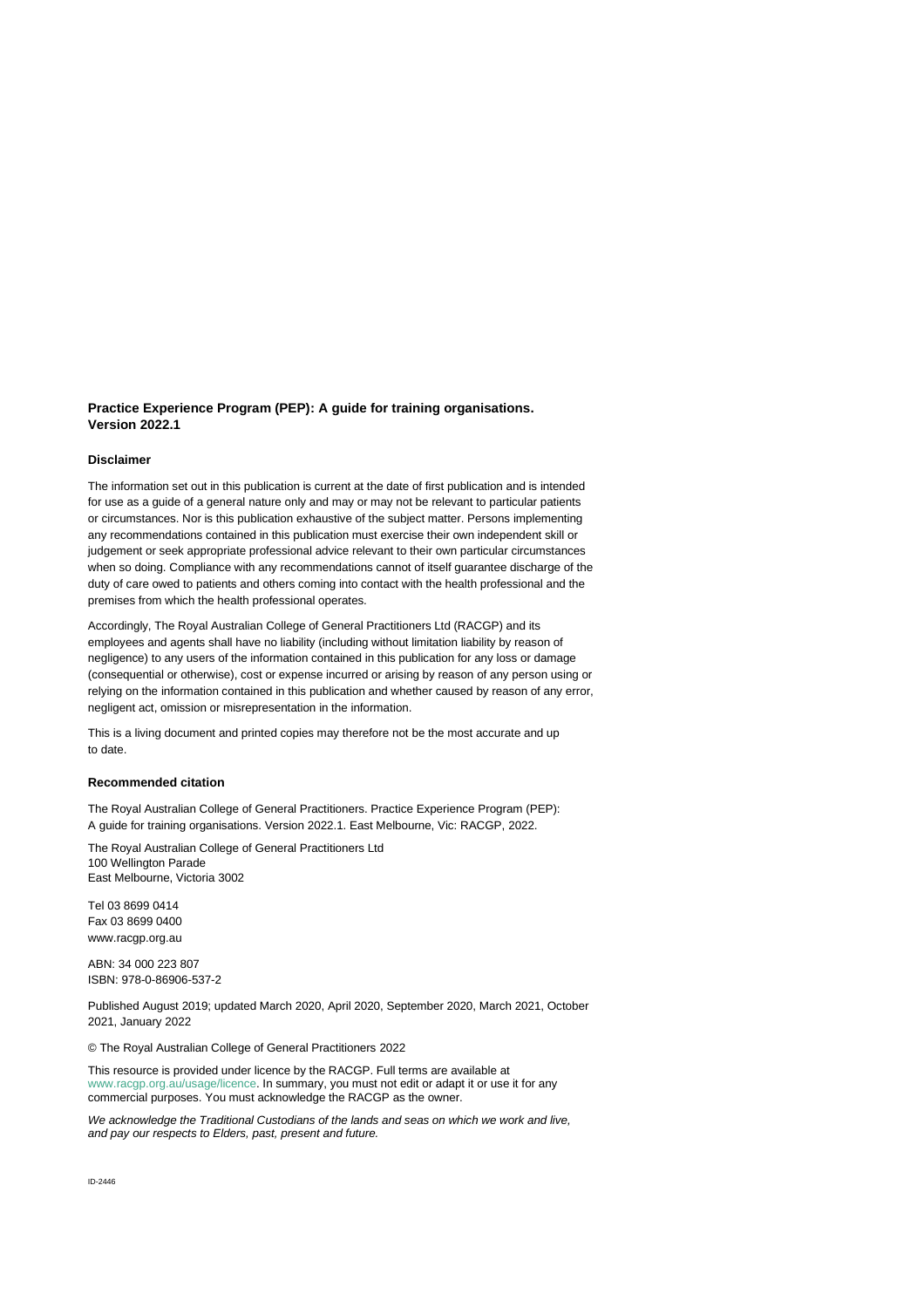



# *Practice Experience Program (PEP)*

**A guide for training organisations** 

**Version 2022.1**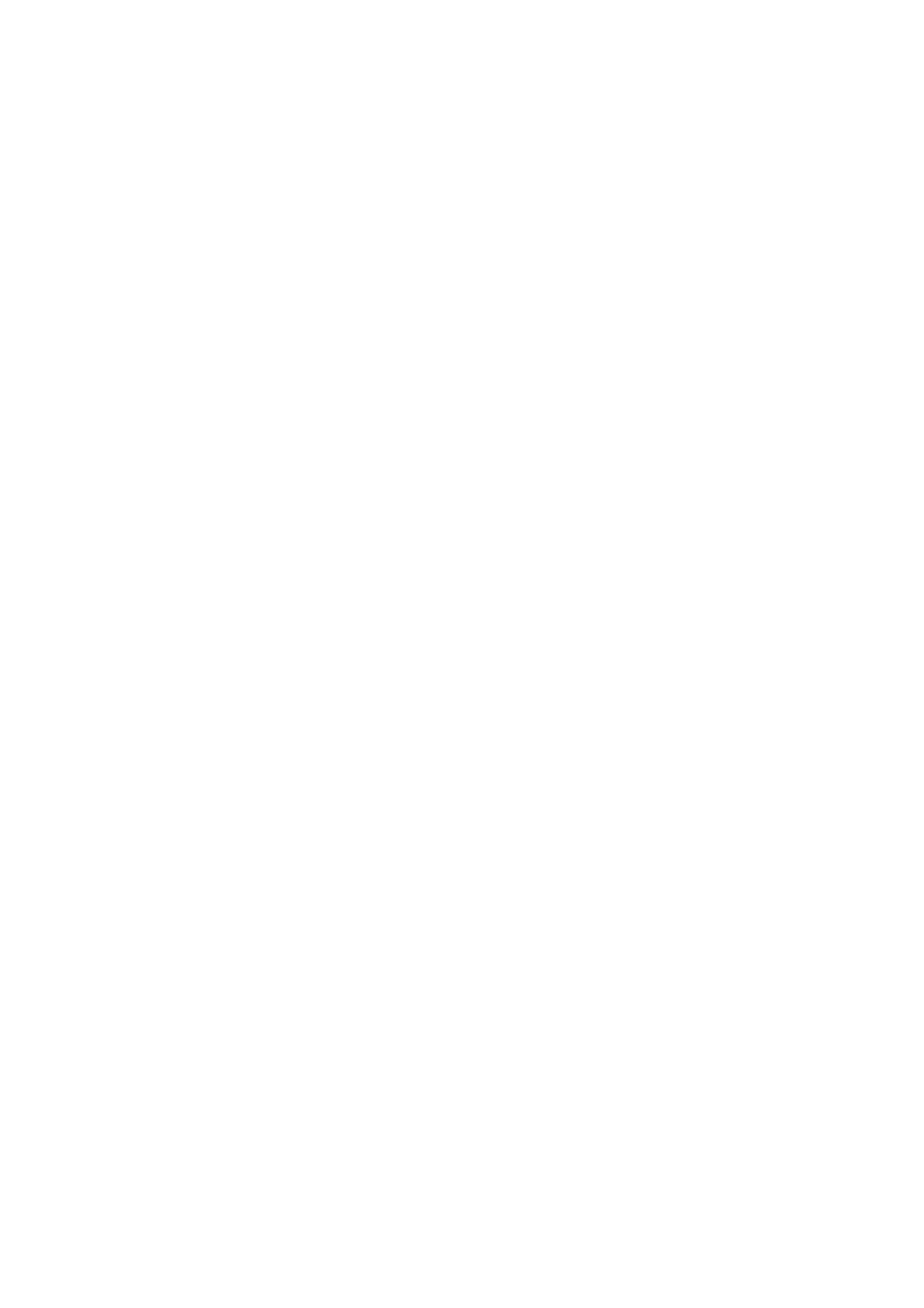# *Contents*

| 1. What is the Practice Experience Program?                                                              | 1              |
|----------------------------------------------------------------------------------------------------------|----------------|
| 1.1 Background and rationale                                                                             | 1              |
| 1.2 PEP streams                                                                                          | 1              |
| 1.3 Scope of practice                                                                                    | 1              |
| 1.4 Responsibilities                                                                                     | $\overline{2}$ |
| 1.5 Funding                                                                                              | 2              |
| 1.6 The PEP participant journey                                                                          | 3              |
| 2. Programs on the pathway to Fellowship                                                                 | 3              |
| 3. Program eligibility                                                                                   | 4              |
| 3.1 PEP Standard Stream                                                                                  | 4              |
| 3.2 PEP Specialist Stream                                                                                | 5              |
| 4. Program delivery                                                                                      | 6              |
| 4.1 Program intake and duration                                                                          | 6              |
| 4.2 Program administrative support                                                                       | 6              |
| 4.3 Allocation to a training organisation                                                                | 7              |
| 4.4 Supervision                                                                                          | 7              |
| 4.5 Online learning portal                                                                               | 7              |
| 4.6 Participant feedback                                                                                 | 8              |
| 4.7 Participant wellbeing and safety                                                                     | 8              |
| 4.8 Participant working hours                                                                            | 8              |
| 4.9 Leave                                                                                                | 9              |
| 4.10 Withdrawal                                                                                          | 9              |
| 5. Participant assessment                                                                                | 10             |
| 5.1 Summary of participant assessment and activities                                                     | 10             |
| 5.2 Medical educator mentoring                                                                           | 12             |
| 5.3 PEP workplace-based assessment                                                                       | 12             |
| 5.4 PEP Standard Stream: Exemptions to undertaking direct observation in the participant's place of work | 13             |
| 6. PEP completion                                                                                        | 14             |
| 6.1 Exam eligibility                                                                                     | 14             |
| 6.2 Fellowship eligibility (FRACGP)                                                                      | 14             |
| 6.3 Reporting                                                                                            | 14             |
| 6.4 Assistance                                                                                           | 15             |
| 7. PEP evaluation                                                                                        | 16             |
| <b>Useful resources</b>                                                                                  | 17             |
| <b>Appendices</b>                                                                                        | 18             |
| Appendix A. Acronyms, initialisms and definitions                                                        | 18             |
| Appendix B. PEP learning units                                                                           | 21             |
| Appendix C. PEP Standard Stream process: RACGP and training organisation responsibilities                | 22             |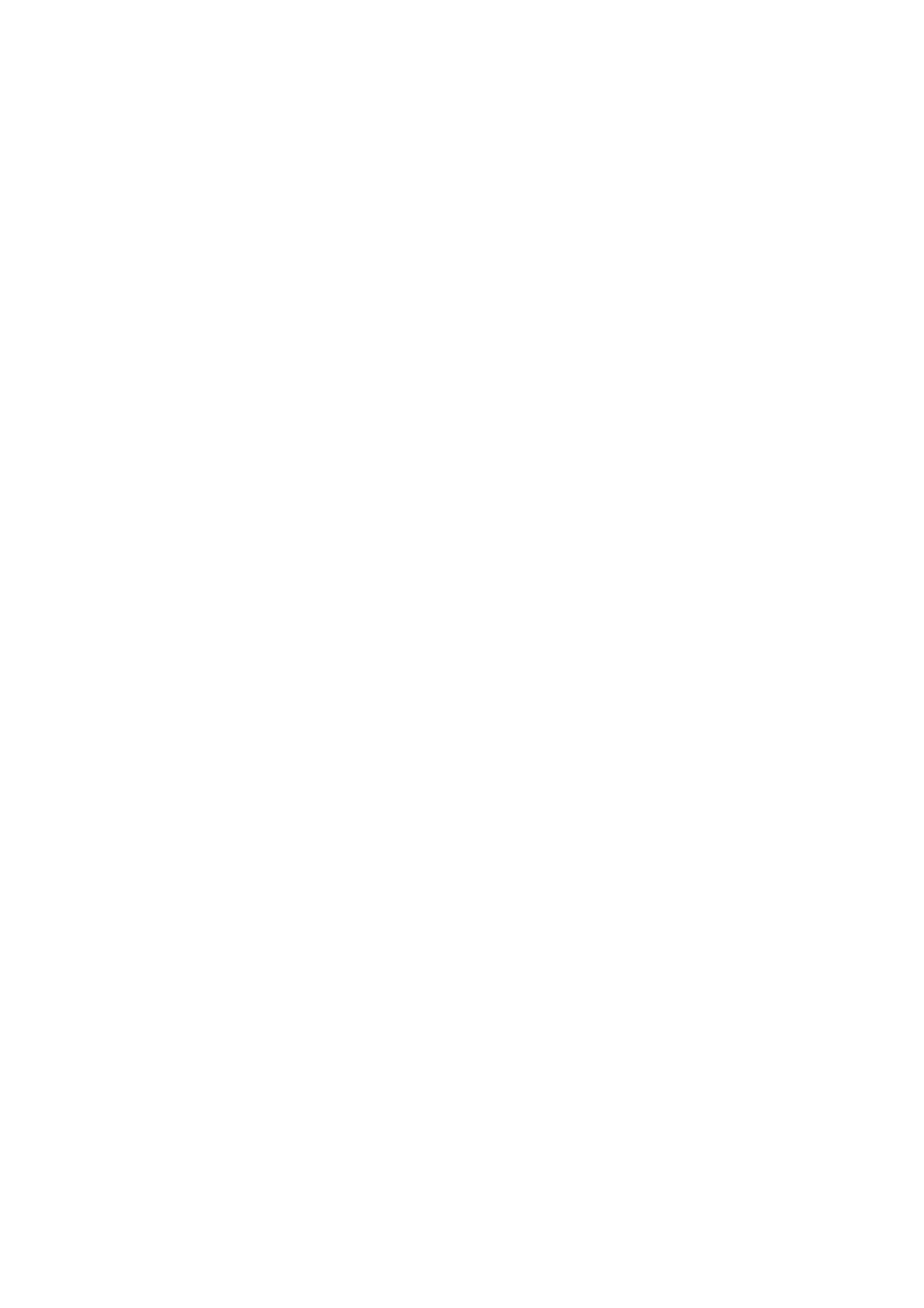# <span id="page-6-0"></span>*1. What is the Practice Experience Program?*

# <span id="page-6-1"></span>1.1 Background and rationale

The Practice Experience Program (PEP) is a self-directed program of practical educational activities on The Royal Australian College of General Practitioners' (RACGP's) pathway to Fellowship. The PEP is funded under the Australian Government's Stronger Rural Health Strategy for non–vocationally registered (non-VR) doctors working in Modified Monash Model (MMM) areas MMM2 to MMM7.

The PEP is also a 3GA workforce program that allows specialist international medical graduates (SIMGs) to access Medicare benefits while working towards Fellowship in an Australian general practice setting.

### <span id="page-6-2"></span>1.2 PEP streams

The PEP consists of two streams.

| <b>PEP Standard Stream:</b> | Provides educational support for non-VR doctors to help them prepare for Fellowship<br>of the RACGP (FRACGP). In addition, SIMGs who hold a specialist qualification that is<br>deemed to be not comparable will attain Fellowship through the PEP Standard Stream<br>route. |
|-----------------------------|------------------------------------------------------------------------------------------------------------------------------------------------------------------------------------------------------------------------------------------------------------------------------|
|                             | <b>PEP Specialist Stream:</b> Provides educational support for SIMGs who hold a specialist qualification that is<br>deemed to be partially or substantially comparable, are transitioning to Australian<br>general practice, and are working towards FRACGP.                 |

The PEP Specialist Stream replaced the RACGP's Specialist Recognition Program, and took effect from 1 September 2019.

From 2022, it will be compulsory for all doctors to be enrolled in an RACGP-approved program such as the [Australian General Practice Training \(AGPT\)](https://www.racgp.org.au/education/registrars/fellowship-pathways/australian-general-practice-training-program-agpt) Program, th[e Remote Vocational Training Scheme,](https://www.racgp.org.au/education/students/starting-the-gp-journey/remote-vocational-training-scheme-rvts) the [PEP](https://www.racgp.org.au/education/imgs/fellowship-pathways/fellowship-programs-for-imgs/practice-experience-program/practice-experience-program-specialist-stream) [Specialist Stream](https://www.racgp.org.au/education/imgs/fellowship-pathways/fellowship-programs-for-imgs/practice-experience-program/practice-experience-program-specialist-stream) or have completed the PEP [Standard Stream](https://www.racgp.org.au/education/imgs/fellowship-pathways/fellowship-programs-for-imgs/practice-experience-program/practice-experience-program-standard-stream) in order to be eligible to sit the RACGP exams.

This guide has been developed for training organisations, and provides details about program eligibility, delivery and other relevant information related to the PEP streams.

# <span id="page-6-3"></span>1.3 Scope of practice

The PEP is a program based on general practice, which means that before entering the program a participant must either be employed as a general practitioner (GP) or have an offer of employment as a GP. Participants, not the training organisation, are responsible for maintaining suitable employment as a GP while undertaking the PEP and for ensuring that they have the relevant provider number for the duration of the PEP. Training organisations are not involved in provider number applications for PEP candidates.

Participants will gain the most from their time in the PEP if they are exposed to the full scope of general practice as much as possible.

Full scope includes:

- exposure to a broad range of patient presentations and demographics, including women, men and children representing a range of backgrounds, ages and conditions
- providing ongoing care for a significant proportion of the patients that the participant sees
- <span id="page-6-4"></span>• working in after-hours and/or nursing home care, provided it does not form the major part of their work.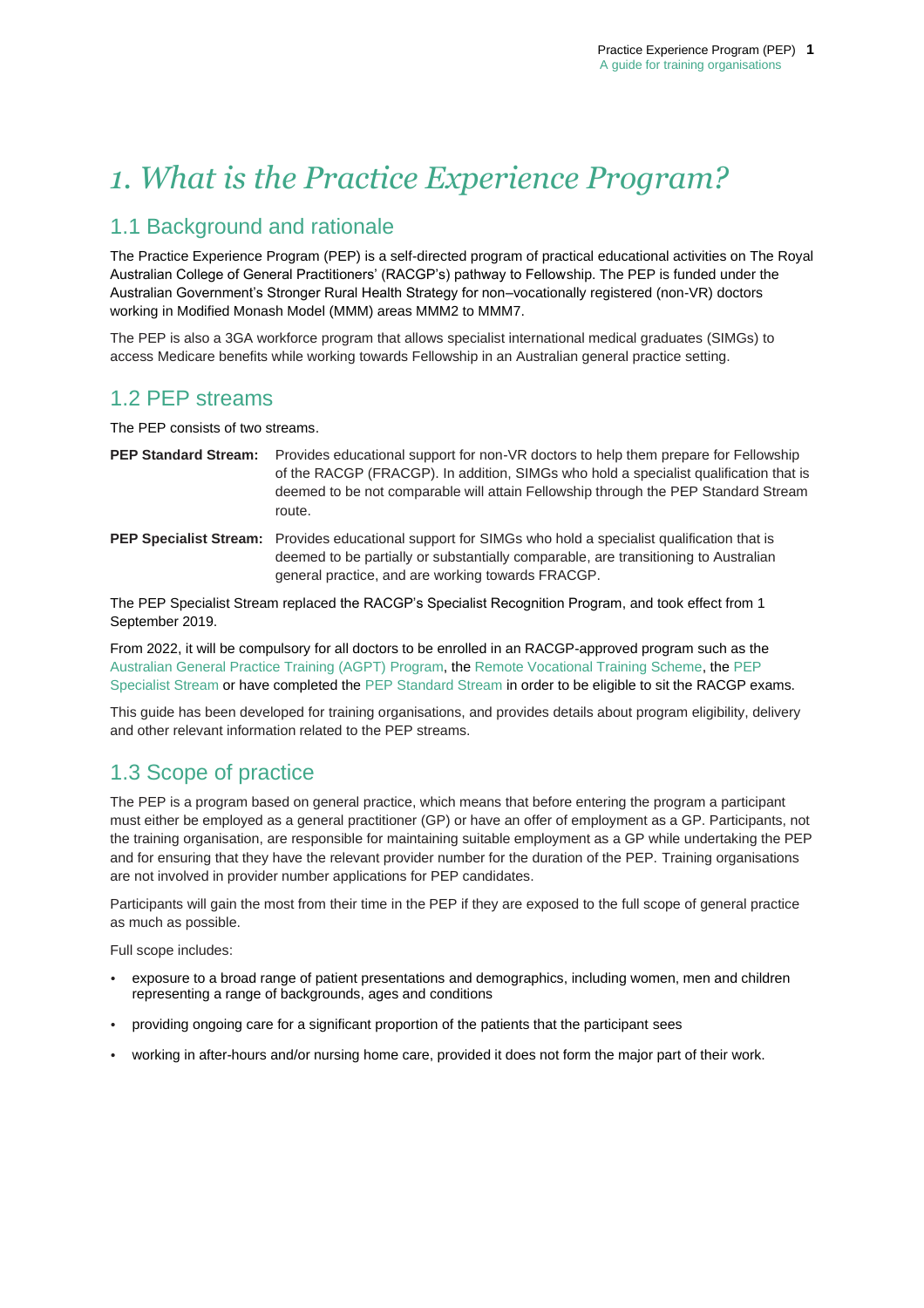**2** Practice Experience Program (PEP) A guide for training organisations

# 1.4 Responsibilities

The RACGP is responsible for the following aspects of the program:

- overall management and coordination
- liaison with the Department of Health
- distribution of funding
- development and regular review of learning materials, assessment tools, policies, guides and other program information
- provision and management of technological infrastructure (ie online learning portal)
- program promotion and marketing
- participant recruitment
- participant application process
- eligibility and selection processes
- allocation of participants to a training organisation
- management of transfers, withdrawals, appeals and leave
- assistance (if applicable)
- administrative support.

The training organisation is responsible for:

- delivery of assessment and support activities
- reporting to the RACGP and participants
- referring participants for assistance (if applicable)
- <span id="page-7-0"></span>administrative support.

### 1.5 Funding

The training organisation receives funding from the RACGP, which in turn receives funds from the Department of Health. This is supplemented by a participant co-payment. Training organisations are allocated \$6000 excluding GST per participant, per term. Training organisations are required to provide annual high-level financial acquittals to the RACGP.

The allocated funding follows the participant, so if a participant transfers to another training organisation, the training organisation transfers the remaining funds for that participant to the new training organisation.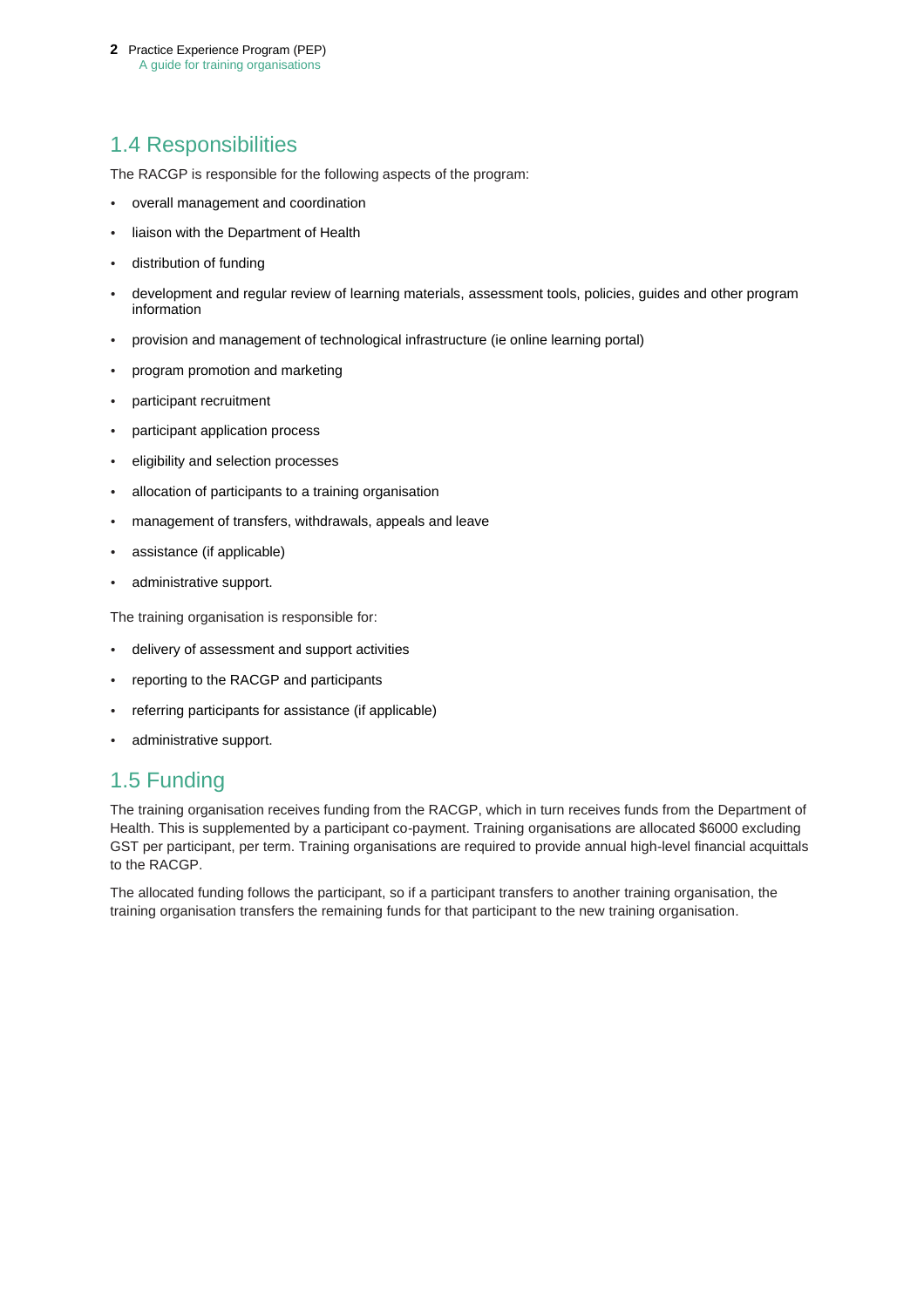# <span id="page-8-0"></span>1.6 The PEP participant journey

#### **PEP Standard Stream | PEP Specialist Stream**



#### **Figure 1. The PEP participant journey**

# <span id="page-8-1"></span>*2. Programs on the pathway to Fellowship*

The RACGP Fellowship Program, which encompasses the AGPT Program, training organisations and PEP Standard and Specialist streams, will eventually replace all the other programs on the pathway to Fellowship.

While there are some similarities between the PEP Standard Stream and the AGPT Program, there are also substantial differences. The PEP Standard Stream is a learning program based on the current knowledge, skills, experience and confidence of each participant. Because of the focus on the individual rather than on a structured program designed for a particular group of registrars (as in the AGPT Program), PEP Standard Stream participants are not part of a time-based cohort of peers and are unlikely to be undertaking the same learning program as any other individual in the program.

Unlike the AGPT Program, support in the form of an onsite supervisor is not always available for PEP Standard Stream participants; however, the training organisation provides support in other forms.

The PEP Specialist Stream is for SIMGs who hold a recognised specialist qualification and who to attain FRACGP.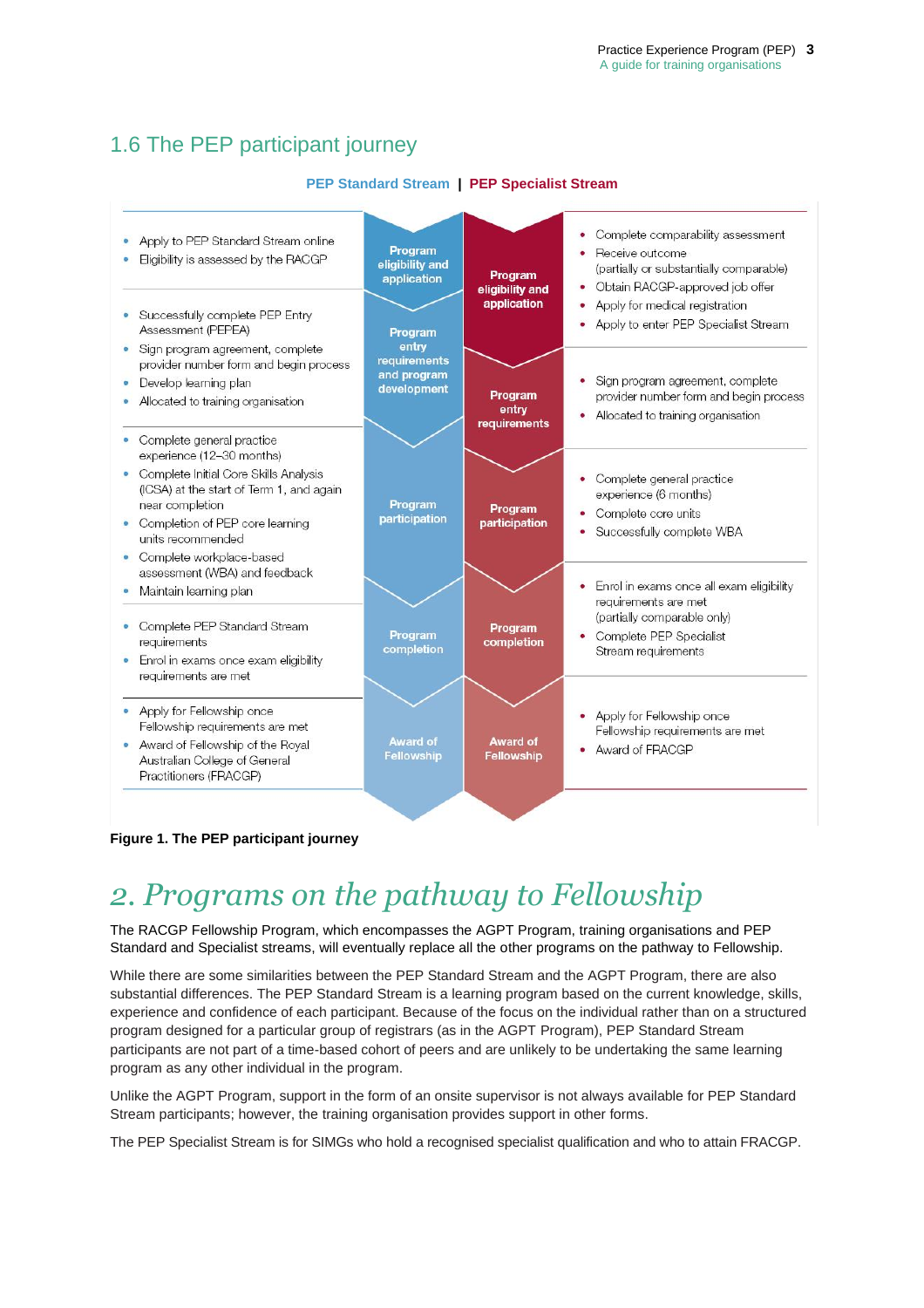# <span id="page-9-0"></span>*3. Program eligibility*

# <span id="page-9-1"></span>3.1 PEP Standard Stream

#### Participant entry

Entry into the PEP Standard Stream involves four stages:

- 1. Application
- 2. Eligibility assessment
- 3. PEP Entry Assessment (PEPEA)
- 4. Acceptance of the Program Agreement and payment of the program fees

#### 3.1.1 Application

The RACGP manages the PEP Standard Stream application process. Applications are accepted online during the application period via the RACGP website. From January 2020, the RACGP has accepted quarterly applications.

#### 3.1.2 Eligibility assessment

Applicants starting the PEP Standard Stream must:

- hold current Australian medical registration without restrictions, conditions, suspensions and/or undertakings that limit scope of practice, as determined by the RACGP
- have a job, or a job offer for, delivering general practice services in Australia.

If more applications are received than places available, the RACGP will allocate places based on predetermined criteria, including MMM status, clinical experience and recency of practice. Factors such as self-identified need, based on personal or professional circumstances, will also be taken into consideration during the allocation process.

#### 3.1.3 Practice Experience Program Entry Assessment

Candidates will be invited to enrol in the PEPEA, which is the required assessment for entry to the PEP Standard Stream. This assessment focuses on general practice knowledge, skills and attributes.

The PEPEA consists of two question types – clinical applied knowledge questions, and situational judgement test questions. Situational judgement test questions aim to assess a candidate's judgement in a range of professional scenarios, often with a focus on ethical, moral and legal issues and professionalism. These questions seek to assess the candidate's reasoning in these scenarios.

The PEPEA is a three-hour assessment and is held quarterly. The PEPEA is delivered in test centres in most capital cities in Australia.

Enrolment for the PEPEA is completed via an online portal where candidates will pay the selection fee and nominate a preferred available assessment venue. Candidates must be deemed eligible for the PEPEA in order to enrol, and eligible candidates will be given detailed instructions via email on how to enrol once their eligibility is determined.

For further information regarding the PEPEA, please read the [PEPEA section](https://www.racgp.org.au/education/imgs/fellowship-pathways/fellowship-programs-for-imgs/practice-experience-program/practice-experience-program-standard-stream/faqs/eligible-for-the-pep) of the FAQs on the PEP Standard Stream website.

#### 3.1.4 Developing the individual's program

PEP duration is determined by RACGP medical educators (MEs) who use a formula that combines one or more of the below listed factors:

• information from a valid general practice experience (GPE) assessment (submitted at the time of the PEP application)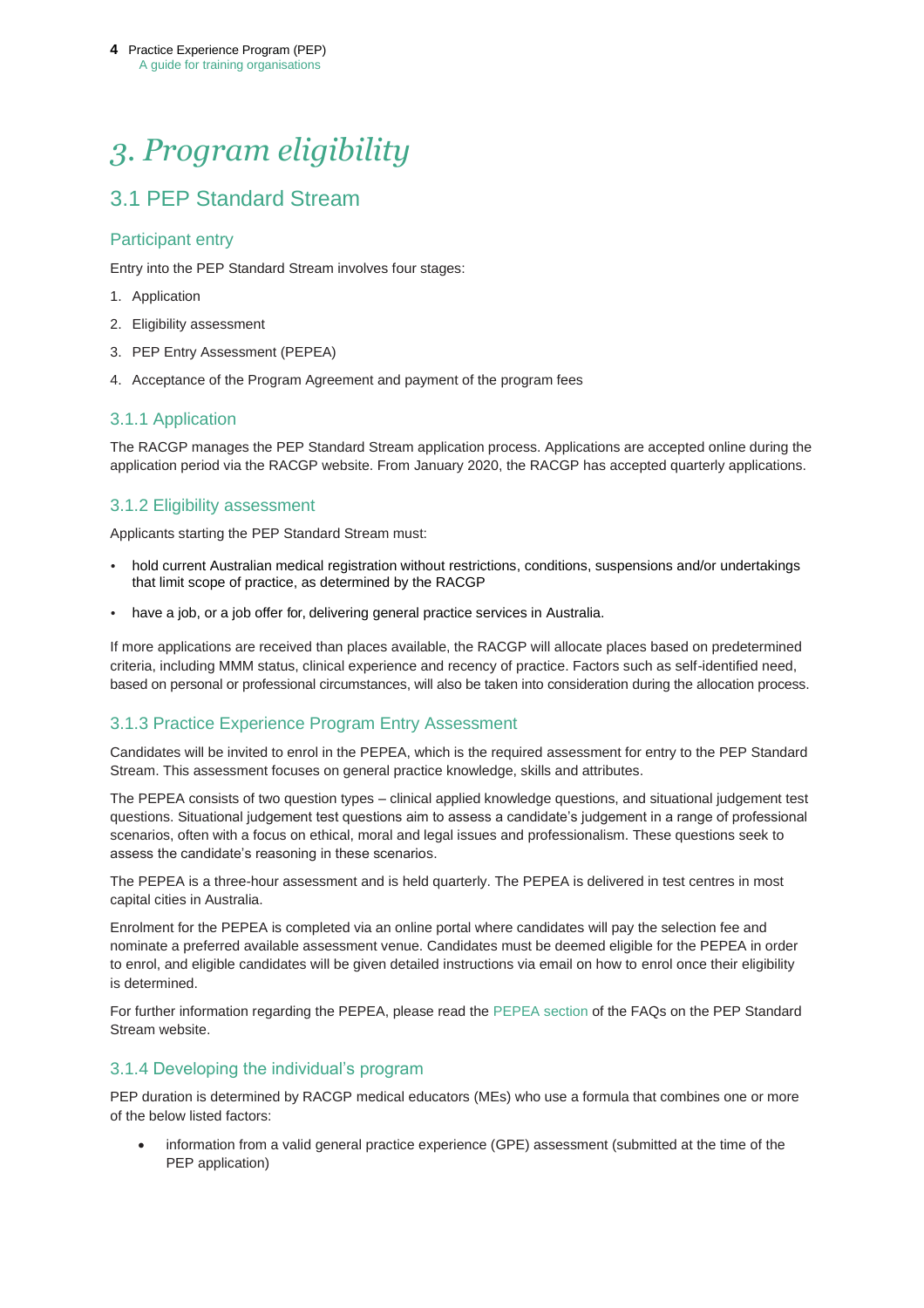- GP experience from the submitted curriculum vitae (CV) taking into consideration three years of recency (CV submitted at the time of the PEP application)
- existing data if the applicant is an ex-AGPT registrar (noted at the time of the PEP application)
- if the applicant's PEPEA results band is P1 or P2, then an additional six months is added to the program length (to the maximum period of program funding).

Information from a GPE assessment or CV is calculated against an established formula to determine how many months on the PEP will be best suited to the future participant.

An RACGP senior ME reviews and approves each participant's program length. Once this is completed, the applicant receives a Practice Experience Program Code of Conduct, an invoice for Term 1 of the program (totalling \$2000) and their Program Agreement (containing their IPRs) to review and accept. If an applicant disagrees with their allocated program length, they must submit an [application for reconsideration](https://www.racgp.org.au/FSDEDEV/media/documents/RACGP/Policies/Fellowship/Fellowship%20forms/Application-for-Reconsideration-September-2017.pdf) within 10 national office business days of being notified of the original decision. More information can be accessed via the [Reconsiderations and Appeals Policy.](https://www.racgp.org.au/education/registrars/fellowship-pathways/policy-framework/guidance-documents/reconsiderations-and-appeals)

This agreement is separate to any agreement that the training organisation may have that they require the applicant to sign. Before accepting the Program Agreement, the applicant must be a financial member of the RACGP.

Once the RACGP Program Agreement is signed and the first invoice paid, the applicant is officially a participant in the PEP Standard Stream.

The participant learning plan is accessed online, and the training organisation ME mentor is able to review and comment on the plan, which should be updated at least every six months.

# <span id="page-10-0"></span>3.2 PEP Specialist Stream

#### 3.2.1 Participant entry

To be eligible for the PEP Specialist Stream applicants must:

- hold a recognised specialist qualification in general practice
- complete a comparability assessment.

For a list of recognised specialist qualifications, please visit the PEP Specialist Stream [website.](https://www.racgp.org.au/education/imgs/fellowship-pathways/fellowship-programs-for-imgs/practice-experience-program/practice-experience-program-specialist-stream/eligibility)

#### 3.2.2 Comparability assessment

Comparability is the extent to which an SIMG's recency, continuity of practice, continuing professional development, assessment, training, qualifications and clinical experience are assessed as equivalent to an Australian-trained specialist GP at the point of attaining Fellowship.

On completion of the comparability assessment, a GP will be categorised as follows.

| <b>Substantially</b><br>comparable | Assessed as suitable to undertake the full scope of general practice, taking full<br>responsibility for all patients, with limited oversight of their practice by a supervisor.<br>The GP is not required to sit Fellowship exams. |
|------------------------------------|------------------------------------------------------------------------------------------------------------------------------------------------------------------------------------------------------------------------------------|
| <b>Partially</b><br>comparable     | Assessed as suitable to undertake the full scope of general practice in a supervised<br>capacity. The GP will be required to pass the Fellowship exams.                                                                            |
| <b>Not comparable</b>              | Does not meet the requirements of the PEP Specialist Stream. The GP may be able<br>to complete the RACGP Fellowship assessment requirements via the PEP Standard<br>Stream.                                                        |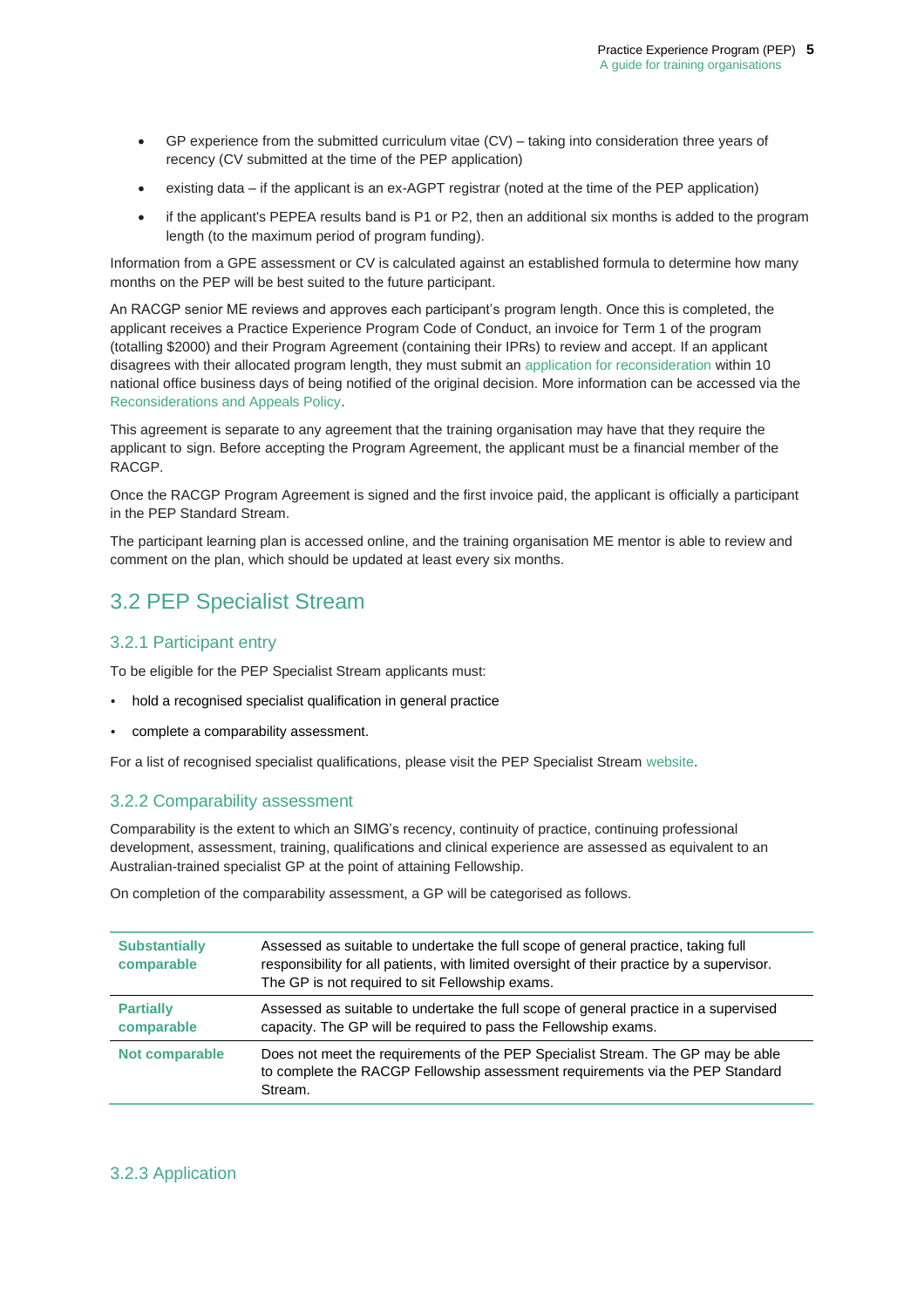**6** Practice Experience Program (PEP) A guide for training organisations

The RACGP manages the PEP Specialist Stream application process. Applications for the PEP Specialist Stream are accepted online throughout the year via the RACGP website. This is in contrast to the quarterly intakes in the PEP Standard Stream.

#### 3.2.4 Program entry requirements

Program entry requirements must be completed within six months after participants apply for entry to the program. This is defined by the date the participant signed and returned their Program Agreement.

Participants must:

- hold current medical registration and a valid certificate of good standing
- provide an RACGP-approved job offer in comprehensive general practice in Australia in MMM areas 2–7 (substantially comparable doctors may be eligible for MMM1 Distribution Priority Areas [DPA])
- hold a PEP provider number
- sign an agreement with a suitable supervisor (who must be a Fellow of the RACGP).

Participants in the PEP Specialist Stream hold a recognised specialist qualification and are not required to undertake the PEPEA to enter the program.

# <span id="page-11-0"></span>*4. Program delivery*

### <span id="page-11-1"></span>4.1 Program intake and duration

The PEP will be delivered by the RACGP in partnership with training organisations. Successful applicants will be allocated a training organisation based on the location of their practice and training organisation availability.

Table 1 lists the program duration and intakes for the two PEP streams from January 2020.

| Table 1. Program delivery intake |                                                                                     |                                                |
|----------------------------------|-------------------------------------------------------------------------------------|------------------------------------------------|
|                                  | <b>PEP Standard Stream</b>                                                          | <b>PEP Specialist Stream</b>                   |
| Program intake and structure     | Six-month term structure<br>and quarterly intake<br>(January, April, July, October) | Six-month term structure<br>and rolling intake |
| Program duration                 | Ranges from 12-30 months<br>(extension of six months might be<br>granted)           | Six-month program                              |

### <span id="page-11-2"></span>4.2 Program administrative support

Non-medical support staff at training organisations are the main point of contact for participants. They answer routine enquiries and escalate problems and concerns. They also assist with coordination of training activities and the workplace-based assessment (WBA), and help participants stay on track throughout the program.

Administrative support incorporates:

- scheduling clinical assessments (direct observation and clinical case analysis)
- preparation of all WBA-related paperwork
- regular review of participant progress to ensure timely completion by participants
- prompt escalation of any concerns to MEs or the training organisation and/or the RACGP as required
- administration of all reporting related to the PEP Standard Stream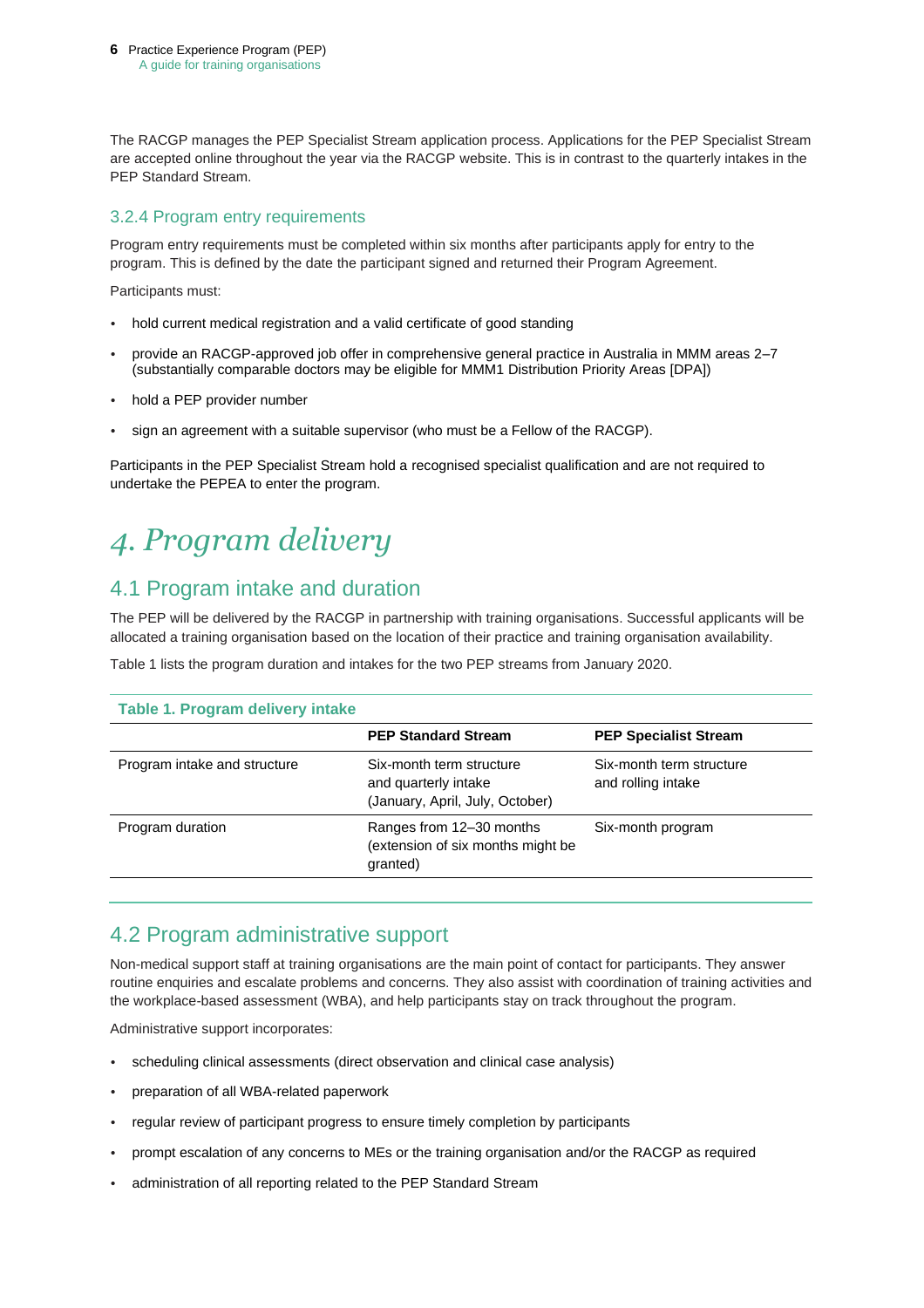- general assistance to training organisation MEs
- scheduling of required meetings
- responding to participant enquires (referring to the RACGP where required)
- any other necessary PEP activities to support the participant.

The flowchart in [Appendix C](#page-27-0) provides a visual summary of a Standard Stream participant's journey and who is responsible for certain aspects of this.

# <span id="page-12-0"></span>4.3 Allocation to a training organisation

Once an applicant has accepted their Program Agreement and become a PEP participant, they are allocated to an appropriate training organisation that delivers their program.

The RACGP allocates participants to a training organisation dependent on the location of the participant's primary practice location. The training organisation can nominate the number of PEP participants it is willing and able to support; however, the RACGP cannot guarantee a minimum or maximum number of participants per training organisation. This depends on the number of applicants who are eligible and who the RACGP accepts into the PEP prior to allocation.

Training organisations are given the opportunity to review allocations before they are finalised and advise of any conflicts of interest. In the event of a valid conflict of interest, the applicant is re-assigned to a different training organisation, pending approval by the training organisation.

When allocations are finalised, the RACGP provides each training organisation with full details of their participants, including copies of their PEP-related documentation (Table 2).

| Table 2. PEP-related documentation                     |                              |  |  |
|--------------------------------------------------------|------------------------------|--|--|
| <b>PEP Standard Stream</b>                             | <b>PEP Specialist Stream</b> |  |  |
| Application information and attachments (including CV) | Approved job offer           |  |  |
| Program requirements                                   | Comparability outcome        |  |  |
|                                                        | Program Agreement            |  |  |

#### 4.3.1 Training organisation transfer

Participants must submit a 'Change in circumstances' form to the RACGP if they wish to change practices, which may require transfer to another training organisation (in some instances), with details of the reason for the request. The RACGP notifies both training organisations once the change of practice has been approved. The RACGP and both training organisations must approve the transfer in line with th[e PEP Standard Stream Transfer](https://www.racgp.org.au/education/registrars/fellowship-pathways/policy-framework/policies/practice-experience-program-transfer)  [Policy.](https://www.racgp.org.au/education/registrars/fellowship-pathways/policy-framework/policies/practice-experience-program-transfer) The RACGP is responsible for updating the online learning system.

# <span id="page-12-1"></span>4.4 Supervision

Unless participants have a supervisor allocated to them as part of their registration requirements, the training organisation does not allocate an onsite supervisor as part of the PEP. The training organisation is also not responsible for accrediting, supporting or training supervisors for PEP participants.

From time to time the training organisation may need to contact the supervisor of a PEP Standard Stream participant if there are patient safety or professionalism concerns in regard to the participant. Participants who would like additional advice and support are encouraged to approach an experienced GP, external to the training organisation, who is willing to help them. This arrangement is between the participant and the person they select.

# <span id="page-12-2"></span>4.5 Online learning portal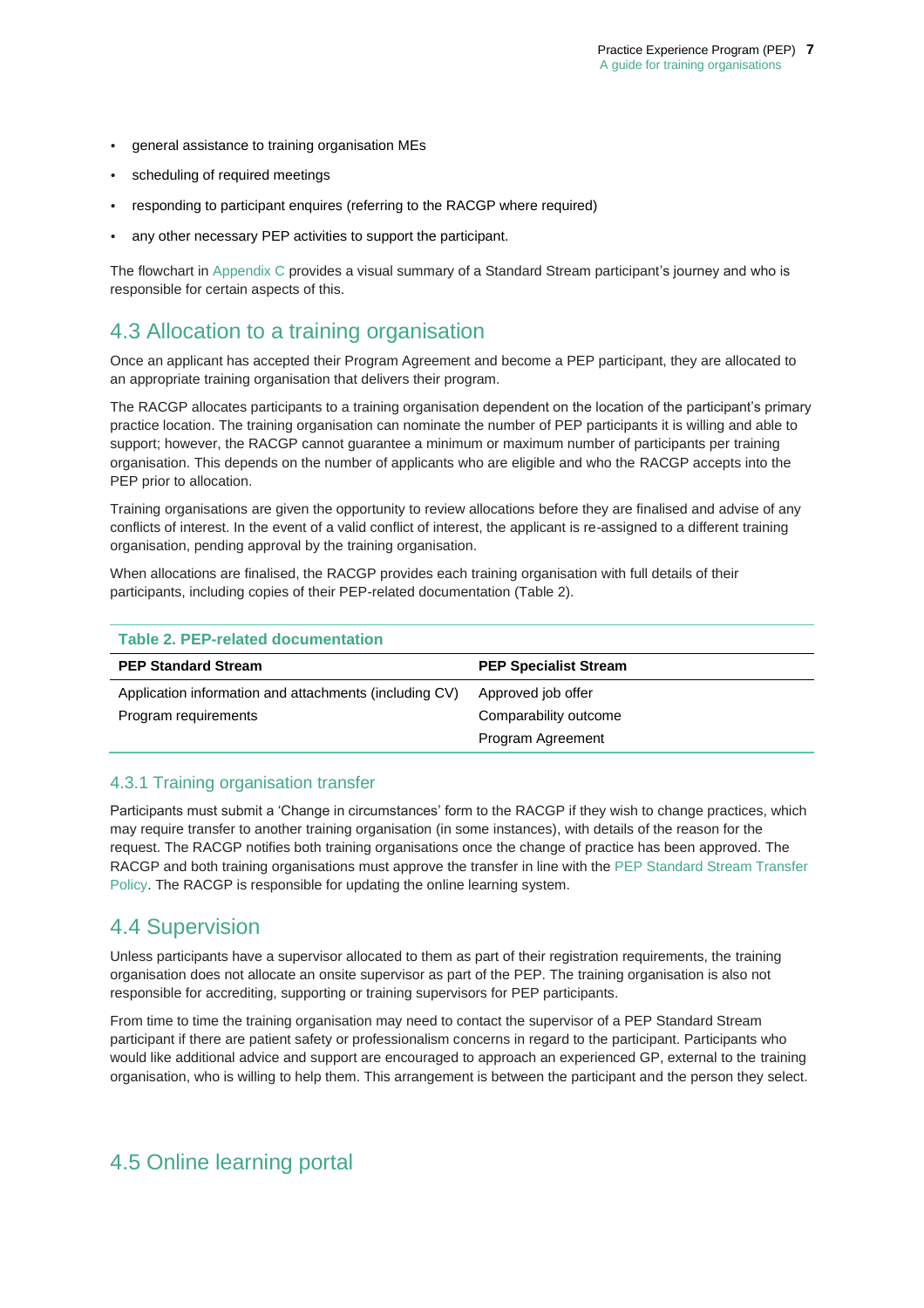The RACGP online PEP portal is the base for all PEP-related activities. Once a participant's training organisation allocation is finalised, the RACGP will provide them with initial orientation materials and they will be able to log in to the PEP portal with their RACGP login details.

The RACGP will complete the initial setup of each participant in the portal. This will include assigning them to their training organisation and enrolling them in all learning units. From this point, the responsibility for each participant rests with the training organisation for program delivery (with ongoing RACGP support).

The training organisation will have its own login to the portal and the learning management system (LMS) – Litmos. The learning units are accessed on the LMS. Additional training materials are available to training organisations to use on the portal in the 'Help' section of the portal, and user guides to the LMS can be found on the resources section of the [PEP website.](https://www.racgp.org.au/education/imgs/fellowship-pathways/fellowship-programs-for-imgs/practice-experience-program/practice-experience-program-standard-stream/pep-resources)

# <span id="page-13-0"></span>4.6 Participant feedback

Feedback is delivered in a structured way to provide participants with an accurate assessment of their progress. The training organisation needs to put in place feedback processes throughout each participant's program to enable effective monitoring of their performance.

The emphasis in feedback provided by training organisation MEs needs to be on helping participants evaluate and improve their performance as GPs so that they can reach the standard required for FRACGP.

To gain most benefit, participants need to interpret feedback as information designed to support and guide, rather than as criticism. All staff interacting with PEP participants need to be skilled at giving supportive, positive feedback.

# <span id="page-13-1"></span>4.7 Participant wellbeing and safety

Each participant is responsible for discussing with the training organisation any safety, work–life balance or stress issues as soon as they arise, and disclosing and discussing any circumstances that could place themselves or their patients at risk. Participants who feel uncomfortable discussing personal matters should be encouraged by the training organisation to access the free[, confidential counselling service](https://www.racgp.org.au/membership/the-gp-support-program) offered to RACGP members.

While the PEP offers a learning unit on 'Doctor's health', the training organisation can suggest more guidance and resources.

As part of the routine support they offer participants, training organisation administrative support staff and MEs should check whether the participant's workload is excessive, which may be causing stress and affecting their performance.

A key factor in ensuring participant and patient safety is encouraging participants to abide by the maximum safe working hours of 38 hours per week, as defined by th[e Fair Work Ombudsman.](https://www.fairwork.gov.au/how-we-will-help/templates-and-guides/fact-sheets/minimum-workplace-entitlements/maximum-weekly-hours) This will not only allow participants to maintain appropriate work–life balance and wellbeing, but also ensures that they have sufficient time to dedicate to PEP units and preparation for Fellowship exams (if applicable).

The RACGP has further resources available on safety and wellbeing. You will find them listed in [Useful](#page-22-1)  [resources.](#page-22-1)

# <span id="page-13-2"></span>4.8 Participant working hours

PEP participants may work part time (in line with the minimum outlined in [Definitions](#page-23-2) at the back of this guide) during their time in the program. However, participants must complete their program within the allocated time; for example, the number of WBAs required in a six-month period is the same for a participant working part time or full time.

Participants who wish to work part time during the program should be aware that:

- they may not have enough clinical experience time to be eligible to sit the exams at the conclusion of the program
- they may not have enough time in practice to complete any learning units with activities that take place in practice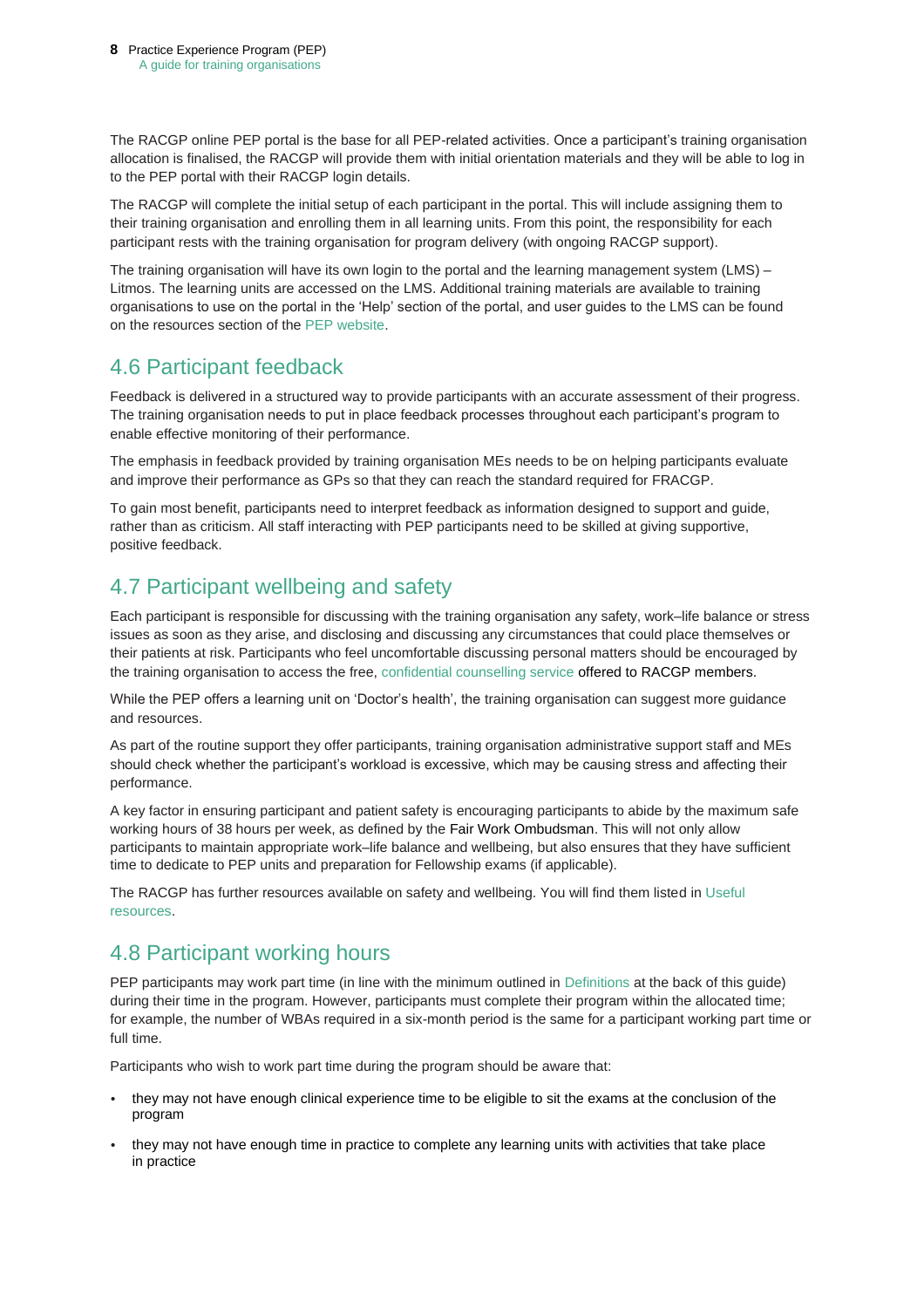• their rate of progression may be affected due to less time spent in practice developing their skills.

### <span id="page-14-0"></span>4.9 Leave

Participants must submit a 'Change in circumstances' form to the RACGP if they wish to take leave. The RACGP notifies the participant's training organisation upon receipt of this request. Both the RACGP and the training organisation must approve the leave. The RACGP is responsible for updating the online learning system.

### <span id="page-14-1"></span>4.10 Withdrawal

<span id="page-14-2"></span>Participants must submit a written request to the RACGP if they wish to withdraw from the PEP. The RACGP notifies the relevant training organisation once the withdrawal has been finalised after the completion of the cooling-off period. The training organisation retains any funds already allocated to them for the participant for that current six-month term, and the RACGP removes the participant from the online learning system.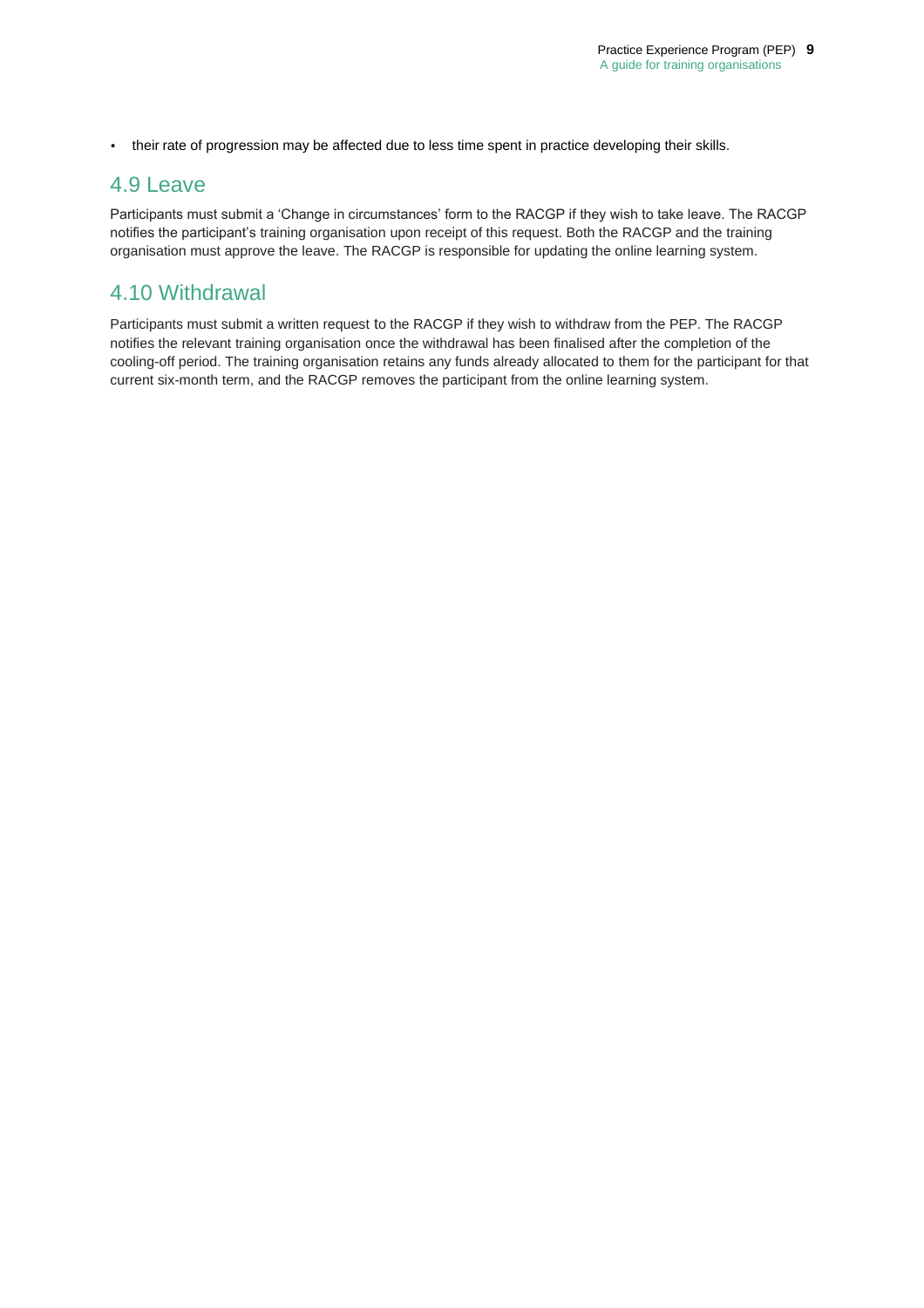# *5. Participant assessment*

# <span id="page-15-0"></span>5.1 Summary of participant assessment and activities

Participant assessment for the PEP streams is outlined in Table 3.

| <b>Table 3. Participant assessment and activities</b>     |                                                                                                                         |                                                                   |  |
|-----------------------------------------------------------|-------------------------------------------------------------------------------------------------------------------------|-------------------------------------------------------------------|--|
|                                                           | <b>PEP Standard Stream</b>                                                                                              | <b>PEP Specialist Stream</b>                                      |  |
| Pre-program activities delivered by the RACGP             |                                                                                                                         |                                                                   |  |
| <b>PEPEA</b>                                              | Determines program entry eligibility                                                                                    | N/A                                                               |  |
| Program activities delivered by the RACGP                 |                                                                                                                         |                                                                   |  |
| <b>ICSA</b>                                               | Tracks professional progression<br>and development. Undertaken in<br>the participants first and last term<br>on the PEP | N/A                                                               |  |
| Program activities delivered by the training organisation |                                                                                                                         |                                                                   |  |
| <b>Online learning modules</b><br>and allocated units     | Core modules are recommended +<br>self-directed enrolment in additional<br>units                                        | Complete core modules                                             |  |
| <b>Structured mentoring</b>                               | Yes                                                                                                                     | Yes                                                               |  |
| <b>Learning plan</b>                                      | Yes                                                                                                                     | N/A                                                               |  |
| Logbook                                                   | Yes                                                                                                                     | N/A                                                               |  |
|                                                           |                                                                                                                         |                                                                   |  |
| <b>AHPRA supervisor reports</b>                           | N/A                                                                                                                     | Yes                                                               |  |
| <b>Multisource feedback</b>                               | Once per program                                                                                                        | Once per program                                                  |  |
| Colleague Feedback<br><b>Evaluation Tool</b>              |                                                                                                                         |                                                                   |  |
| Doctors' Interpersonal<br><b>Skills Questionnaire</b>     |                                                                                                                         |                                                                   |  |
| <b>Direct observation using</b><br>the Mini-CEX tool      | Once per term<br>(minimum four cases)                                                                                   | Once per term<br>(minimum four cases)                             |  |
| <b>Clinical case analysis</b>                             | Once per term (minimum two                                                                                              | Once per program                                                  |  |
| Case-based discussion                                     | cases)                                                                                                                  | (minimum three cases - either<br>random case analyses, case-based |  |
| Random case analysis                                      |                                                                                                                         | discussions, or a combination of<br>both)                         |  |
| <b>Additional WBA</b>                                     | An additional six WBA, as a<br>combination of clinical case analysis<br>and Mini-CEX (eg two and four)                  | Yes, if necessary - substantially<br>comparable only              |  |
| Post-program activities delivered by the RACGP            |                                                                                                                         |                                                                   |  |
| <b>Fellowship examinations</b><br>(AKT, KFP, OSCE)        | Yes                                                                                                                     | Partially comparable - yes<br>Substantially comparable - no       |  |

<span id="page-15-1"></span>*AHPRA, Australian Health Practitioner Regulation Agency; AKT, Applied Knowledge Test; ICSA, Initial Core Skills Analysis; KFP, Key Feature Problem; Mini-CEX, Mini-Clinical Evaluation Exercise; OSCE, Objective Structured Clinical Exam; PEPEA, Practice Experience Program Entry Assessment; RACGP, The Royal Australian College of General Practitioners; WBA, workplace-based assessment*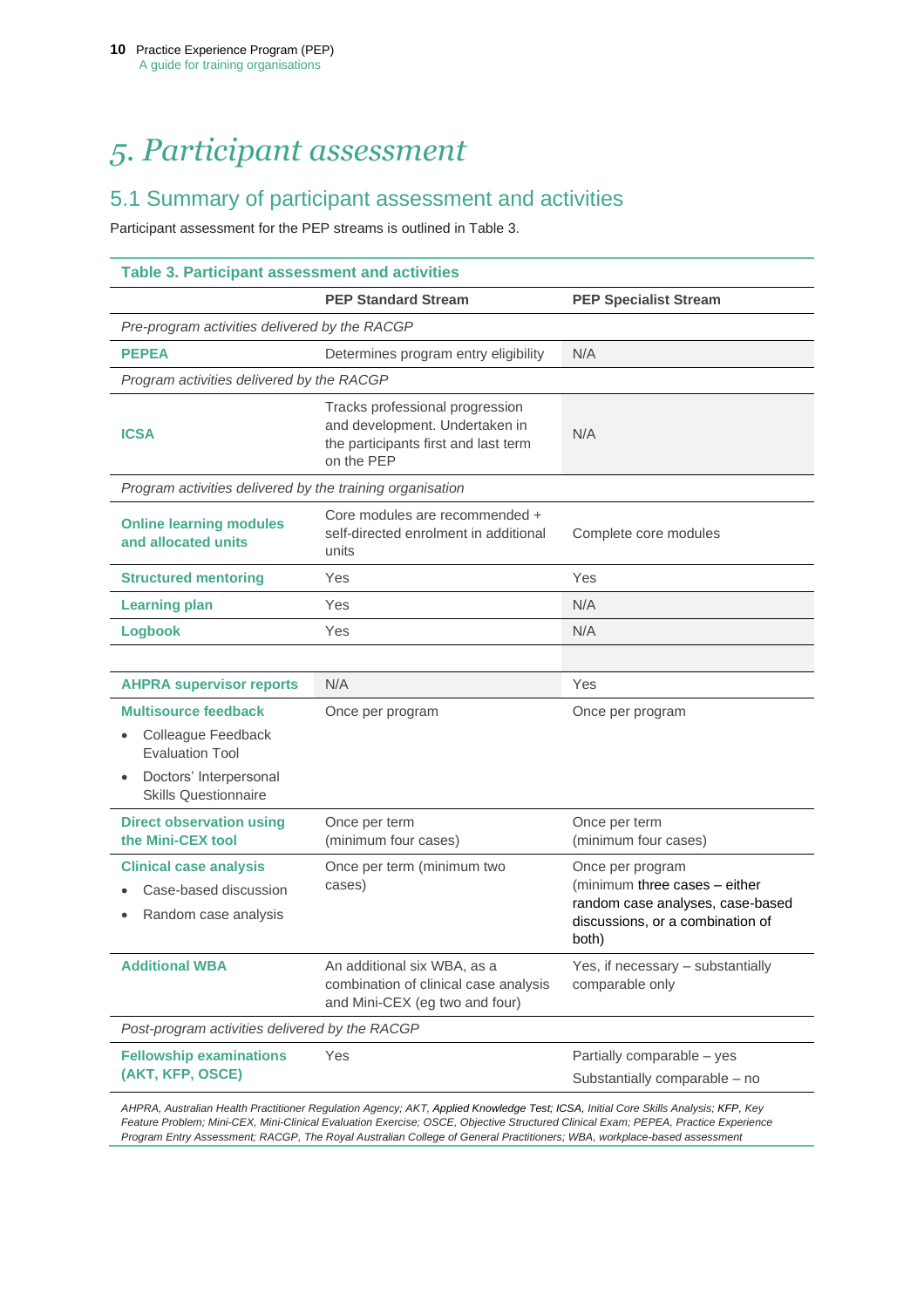Practice Experience Program (PEP) **11** A guide for training organisations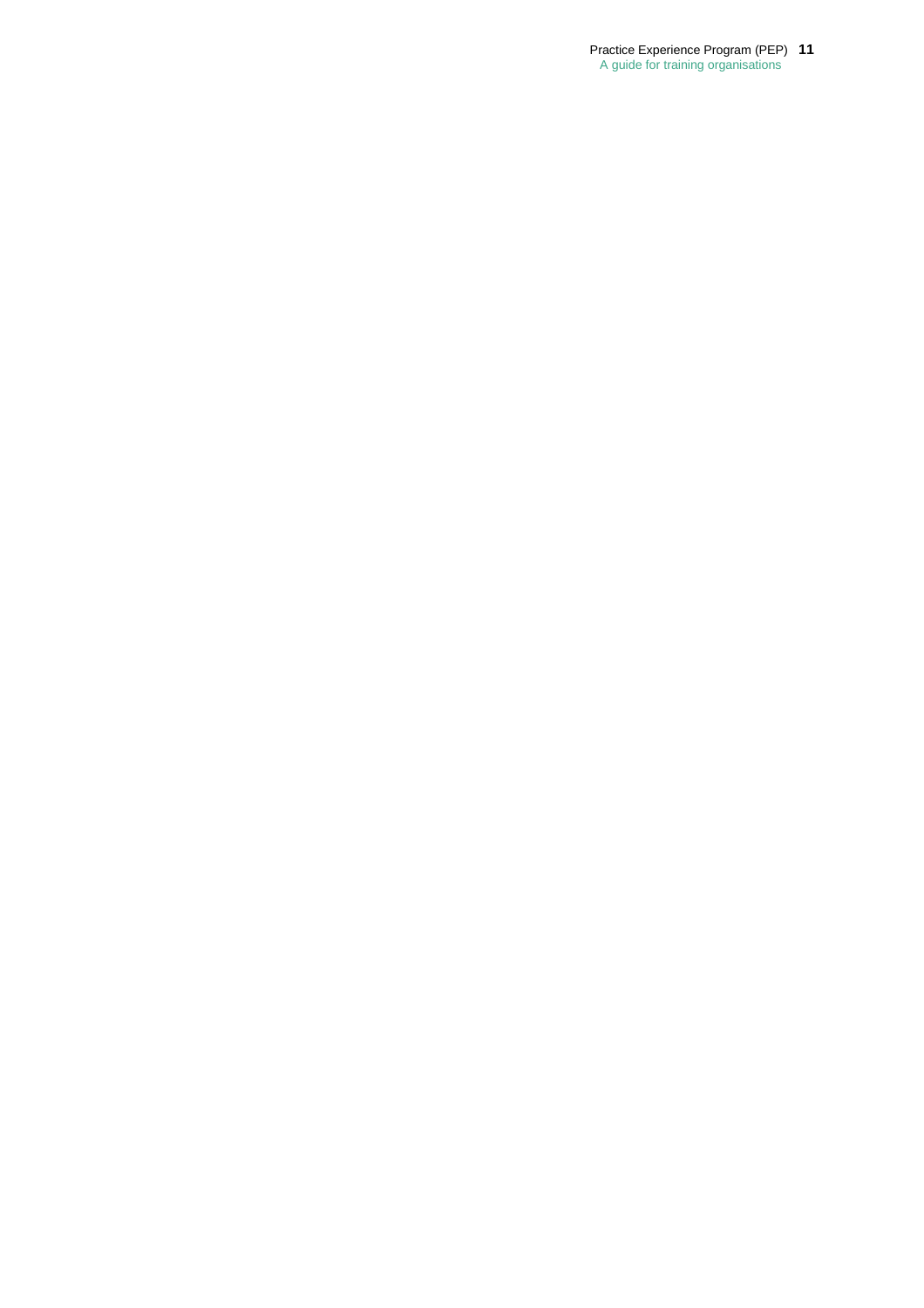# 5.2 Medical educator mentoring

Each participant has access to training organisation MEs to assist them with planning learning and to provide guidance and mentoring as they progress through the PEP Standard Stream. As a minimum, this includes:

- two meetings in Term 1 between each participant and their assigned training organisation ME, with the first meeting taking place within two months of the beginning of the first PEP Standard Stream term so that the ME can advise the participant on the development of a learning plan, after receiving the Initial Core Skills Analysis (ICSA) report from the RACGP
- one meeting between each participant and their assigned training organisation ME in each subsequent PEP Standard Stream term – two are ideal if resourcing allows
- assessment of 'assessable items' within each learning unit by the training organisation ME for PEP-SP
- training organisation ME regularly reviewing/providing feedback on the participant's:
	- − learning plan
	- − clinical examinations and procedural skills logbook
	- − multisource feedback, which is completed once during the PEP Standard Stream.

# <span id="page-17-0"></span>5.3 PEP workplace-based assessment

The WBA supports the participant's development, provides feedback on their progress and helps them identify any areas for improvement. A key component of the WBA from the perspective of the participant is the opportunity to reflect on their performance and plan their ongoing learning.

There is no pass or fail mark in any of the assessments and there is no specific study or preparation required for them. The benchmark for all assessments is what is expected of the participant at the point of RACGP Fellowship, giving participants a clear indication of their progress towards that endpoint. The assessments are not topic-based but rather focus on the coreskills required of a GP.

PEP participant assessment includes the following.

#### 5.3.1 Direct observation of consultations – The Mini-Clinical Evaluation Exercise

The Mini-Clinical Evaluation Exercise (Mini-CEX) involves the participant being observed by a training organisation assessor while consulting with a patient. The participant is provided with the opportunity to engage in feedback with the assessor immediately after the observation. Where possible, the assessment should take place in the participant's usual place of work. Each clinical encounter is rated using the RACGP Mini-CEX form. Where appropriate, the observation may be undertaken using simulated patients, via videoconference or via video recording of consultations.

#### 5.3.2 Clinical case analyses

Clinical case analyses can be conducted in the participant's workplace using recent patient notes (random case analysis), or conducted remotely using submitted cases (case-based discussion). There is a clinical case analysis template for case submission. The assessor reviews the cases and uses this to prepare the outline of the assessment. The cases can be either random case analysis or case-based discussion, or a mixture of both, and this will be determined by the training organisation.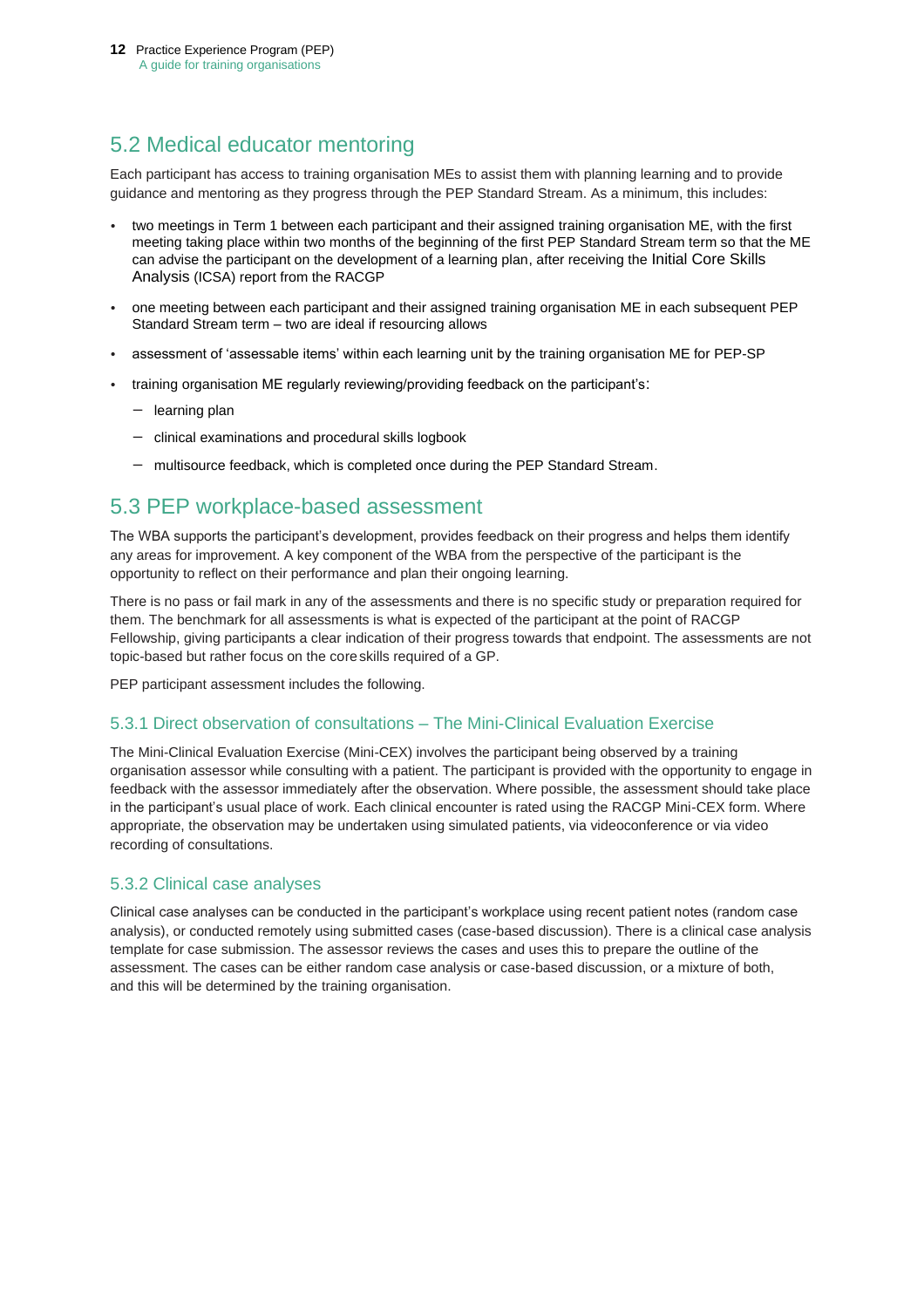#### 5.3.3 Multisource feedback and patient satisfaction

Multisource feedback is a validated process for assessing interpersonal and professional behaviour, development and clinical skills. Participants collect feedback from colleagues, practice staff and patients using specific and standardised questionnaires. The participant can undertake the multisource feedback through Client Focused Evaluations Program surveys – the Colleague Feedback Evaluation Tool (CFET) and Doctors' Interpersonal Skills Questionnaire (DISQ) – or by using an existing training organisation tool that is currently in use and tested within the AGPT Program. A final report is uploaded onto the online portal by the training organisation PEP coordinator.

#### 5.3.4 Clinical examinations and procedural skills

Participants document a range of recommended procedural skills in a logbook. This encourages them to consider where they might need to improve or increase specific skills, especially in light of their community's health needs. The participant also reflects continually on their clinical examination skills to ensure they maintain and improve them as the need arises. The training organisation ME reviews the logbook at least once per term.

### <span id="page-18-0"></span>5.4 PEP Standard Stream: Exemptions to undertaking direct observation in the participant's place of work

The PEP WBA comprises various assessments, one of which is direct observation of performance. This, combined with a clinical case analysis (CCA), is referred to as a clinical assessment. There is a requirement that at least one clinical assessment be undertaken of the participant's practice during their time in the PEP, either face-to-face or virtually.

As part of its evaluation and quality assurance process, the RACGP will track outcomes of the WBA, and this includes where the assessments are being undertaken. Direct observation that is not observed in the practice setting requires prospective approval from the RACGP. The following outlines the process by which such requests will be processed.

#### 5.4.1 Governing principles

- Each participant will have at least one clinical assessment undertaken in their place of work during their participation in the PEP, either face-to-face or virtually.
- Any exemption requires prospective approval from the RACGP.
- The National Clinical Lead, Training Programs determines whether an exemption will be approved on a caseby-case and term-by-term basis.
- The RACGP will record the exemptions and a participant will not be deemed to have satisfactorily completed the PEP unless there is clear evidence of the in-practice assessment requirement being met or an appropriate exemption recorded.
- Once the requirement has been met, no further exemption application is required.
- However, for monitoring purposes, all direct observation by other modalities (ie simulation) undertaken in any location other than the participant's workplace must be notified to the RACGP.

#### 5.4.2 Application for exemptions

- The training organisation requests consideration for an exemption to the in-practice assessment requirement for each participant by sending an email t[o pepadmin@racgp.org.au.](mailto:pepadmin@racgp.org.au) The email should provide details of the participant's place of work and reasons for the request for an exemption.
- All requests are reviewed initially by an RACGP ME. Further information from the training organisation or PEP team will be sought where necessary.
- Participants undertaking home visits only (after-hours service) will be provided an exemption for the term.
- All other requests are escalated to the National Clinical Lead, Training Programs, for final determination.
- The outcome of the application will be notified to the training organisation within 10 business days.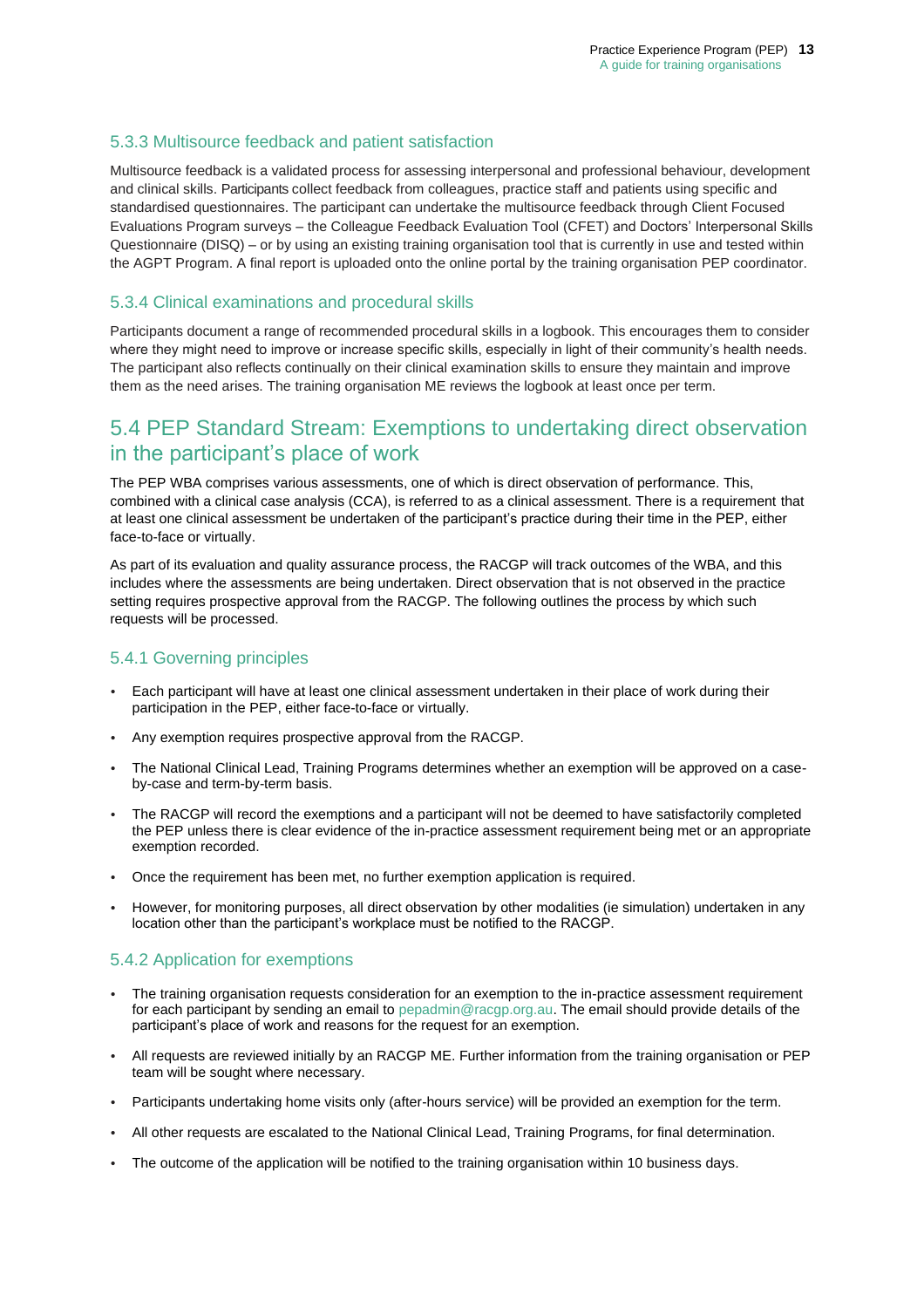#### 5.4.2.1 RACGP process for recording and tracking clinical assessments

- All applications are recorded with the outcomes noted.
- All clinical assessments undertaken as a simulation (ie not at the participant's place of practice) are recorded.
- An audit is done of the assessments at the end of each term.
- Any participant who has not been assessed in their practice is tracked for as long as the requirement is outstanding.

# <span id="page-19-0"></span>*6. PEP completion*

# <span id="page-19-1"></span>6.1 Exam eligibility

#### PEP Standard Stream and PEP Specialist Stream (partially comparable)

In order to sit the FRACGP exams, participants are required to fulfil the exam eligibility requirements as per the current RACGP [Fellowship Pathways Policy Framework.](https://www.racgp.org.au/education/registrars/fellowship-pathways/policy-framework/fellowship-pathways-policy-framework)

PEP Standard Stream participants can enrol in the exams while they are on the program, but they cannot sit any exam segment unless they have completed their program or have withdrawn from it. When a participant starts in the PEP Standard Stream, their current exam cycle is put on hold. During their time in the program they cannot sit exams, and the 'clock stops' for previously passed exams subject to the three-year expiry rule.

PEP Specialist Stream participants are required to sit the exams only if they have been determined to be partially comparable. These participants will have to fulfil their exam eligibility requirements as per the [PEP Specialist](https://www.racgp.org.au/education/imgs/fellowship-pathways/fellowship-programs-for-imgs/practice-experience-program/practice-experience-program-specialist-stream/policies)  [Stream policy.](https://www.racgp.org.au/education/imgs/fellowship-pathways/fellowship-programs-for-imgs/practice-experience-program/practice-experience-program-specialist-stream/policies) Participants have up to 24 months, including their time on the program, to pass the FRACGP exams. They therefore have less time and fewer exam attempts to meet the Fellowship requirements.

# <span id="page-19-2"></span>6.2 Fellowship eligibility (FRACGP)

#### PEP Specialist Stream (substantially comparable)

Substantially comparable doctors in the PEP Specialist Stream are not required to attempt the FRACGP exams. The program assessment outlined in Table 4 must be completed, the participant assessed as satisfactory by the training organisation, followed by an overall assessment by the RACGP as to whether the participant is eligible for Fellowship.

In the event that a participant is not deemed eligible for Fellowship, a second and final WBA may be required.

A second assessment may be required in the following circumstances:

- assessment was unsatisfactory overall
- further evidence is required to demonstrate participant performance at the level of Fellowship
- assessment was only partially completed.

If the assessment is not satisfactorily completed on the second attempt, the participant will no longer be recognised as substantially comparable and will have not met the Fellowship requirements within their allocated time frame. The participant will be reassessed as partially comparable and will be required to complete the RACGP examinations. They will not be required to complete an additional PEP term.

### <span id="page-19-3"></span>6.3 Reporting

When a participant completes their allocated time on the PEP (as outlined in their Program Agreement), the RACGP will assess completion based on the metrics in the PEP Portal, and may contact the training organisation for further information and clarification regarding progress.

The RACGP considers that the PEP Standard Stream is complete at the end of each participant's allocated program time.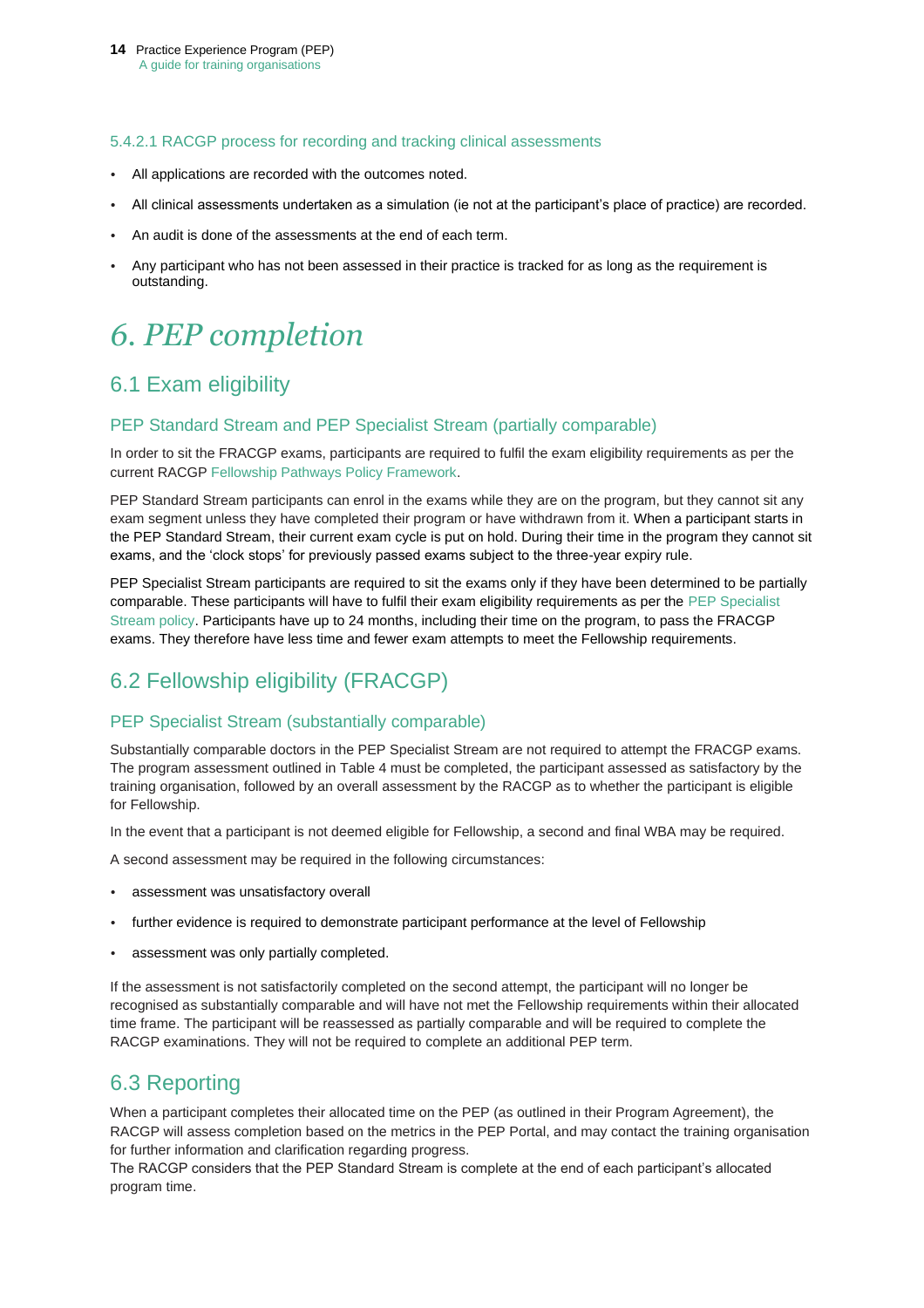The RACGP is responsible for updating the online systems to reflect the completion of each participant's PEP Standard Stream.

Throughout the program, the training organisation provides the participant and RACGP with regular reports, outlined in Table 4.

|                                                                                                                                                                                                                                                                                                              | <b>PEP Standard</b><br><b>Stream</b> | <b>PEP Specialist</b><br><b>Stream</b> |
|--------------------------------------------------------------------------------------------------------------------------------------------------------------------------------------------------------------------------------------------------------------------------------------------------------------|--------------------------------------|----------------------------------------|
| <b>PEP Standard Stream Term Report</b><br>This report is submitted by training organisations at the conclusion<br>of each PEP Standard Stream term, and contains:                                                                                                                                            | Once per term                        | N/A                                    |
| aggregated participant data<br><b>Participant Progress Reports</b><br>participant feedback.                                                                                                                                                                                                                  |                                      |                                        |
| <b>AHPRA Supervisor Report</b><br>This report is submitted by the practice supervisor.<br>It does not need to be completed by the training organisation.                                                                                                                                                     | N/A                                  | 3, 12, 24 months                       |
| <b>Participant Program Completion Report</b><br>This report details all activities (including learning units, assessments<br>and any other relevant activities) completed by the participant at the<br>conclusion of their program time. It will be completed and submitted<br>via the online portal.        |                                      | Upon program<br>completion             |
| <b>Annual Financial Report</b><br>The training organisation must provide the RACGP with an Annual<br>Financial Report, using the RACGP's prescribed template, including<br>an itemised reconciliation of the costs incurred in performing PEP<br>Standard Stream activities for the relevant reporting year. | Once per calendar year               |                                        |
| The RACGP may request receipts and relevant evidence as part of<br>the financial reporting. This report will be completed and submitted via<br>the online portal.<br>AHPRA, Australian Health Practitioner Regulation Agency; PEP, Practice Experience Program; RACGP, The Royal Australian College of       |                                      |                                        |

*AHPRA, Australian Health Practitioner Regulation Agency; PEP, Practice Experience Program; RACGP, The Royal Australian College of General Practitioners*

# <span id="page-20-0"></span>6.4 Assistance

The participant's progress in the PEP Standard Stream is monitored continually to ensure that the participant is performing to an expected standard. When participants are underperforming, the training organisation may decide to take further action. Participants in the PEP Specialist Stream do not undertake assistance.

The management of underperformance is also termed 'assistance', a process that begins with identification of a concern, followed by investigation into and assessment of the concern, decision making about possible interventions and, finally, formulation and implementation of a management plan.

The reasons for underperformance fall into four broad areas: clinical capability, health and personal issues, attitudes and behaviour, and work environment and systems.

When a training organisation assessor and/or mentor identifies underperformance, they should notify the training organisation, which decides whether a referral to the RACGP Assistance Unit is required. If this does occur, the RACGP Assistance Unit appraises the participant's clinical capability based on information provided by the training organisation and discussions with the participant. The Assistance Unit will determine the level of support and/or intervention that the participant would benefit from, and make appropriate recommendations to provide the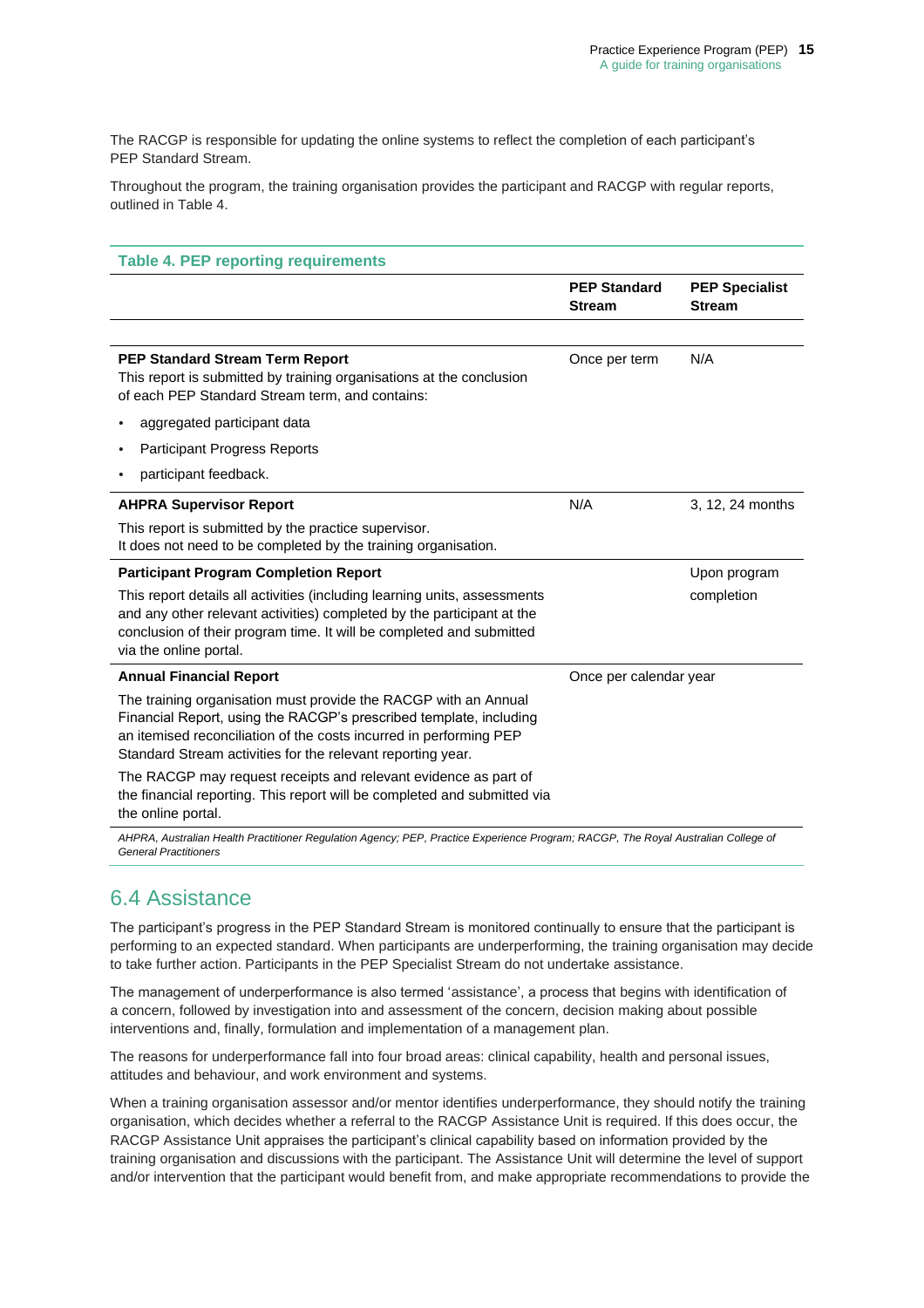necessary support. In some instances, where there is uncertainty regarding the concerns expressed by the training organisation, the Assistance Unit may conduct a formal assessment of clinical skills.

While assistance is not mandatory, participants are encouraged to undertake a program if it has been recommended. Assistance activities are undertaken at participant cost.

The RACGP will monitor and assess participants for progress through the assistance program and provide them with an assistance progress report upon completion.

# <span id="page-21-0"></span>*7. PEP evaluation*

Evaluation of the PEP's first year will be critical to inform ongoing program development and improvement. The evaluation will help to:

- determine the needs of non-VR doctors and facilitate tailored participation in the PEP
- monitor and report program implementation to determine and document progress in achieving program objectives
- investigate the extent to which program objectives and expected outcomes are achieved, as well as the context surrounding these achievements, such as improvements in participants' knowledge, skills, attitudes, intentions or behaviours
- inform ongoing program improvement.

The RACGP Evaluation Team will manage the formal evaluation of the PEP.

The PEP evaluation will focus on the main program stages and associated activities – from development and promotion, to application and selection, implementation, assessment and progress monitoring, and beyond. Mixed qualitative and quantitative evaluation methodologies will be used to collect baseline, short-term and intermediate outcomes, and longer-term impact data of relevance to the PEP objectives.

To monitor and evaluate relevant activities, supports and other factors that may affect participant needs, experiences and outcomes (core PEP components and otherwise), the PEP evaluation will access data from a range of sources, including routinely collected administrative/operations data, training organisation reporting data, PEP participants, relevant training organisation representatives, PEP staff and other stakeholders involved in PEP assessment, mentoring, assistance and support.

The anticipated training organisation contribution to the PEP evaluation will include:

- participation of relevant PEP staff (eg MEs, administrators) in periodic evaluation surveys, interviews or focus groups scheduled for each major PEP phase
- consideration of requests for the provision of, or access to, additional unit record data and information of relevance to PEP evaluation questions (eg around relevant support, resourcing, assessment or other activities undertaken in addition to core PEP components/deliverables)
- participation of senior training organisation representatives in periodic PEP evaluation results reporting workshops, to be scheduled where feasible in accordance with major PEP milestones
- undertaking agreed program improvements based on evaluation reports and recommendations.

If you have any concerns or questions about the PEP, please contact the PEP team a[t pepadmin@racgp.org.au](mailto:pepadmin@racgp.org.au)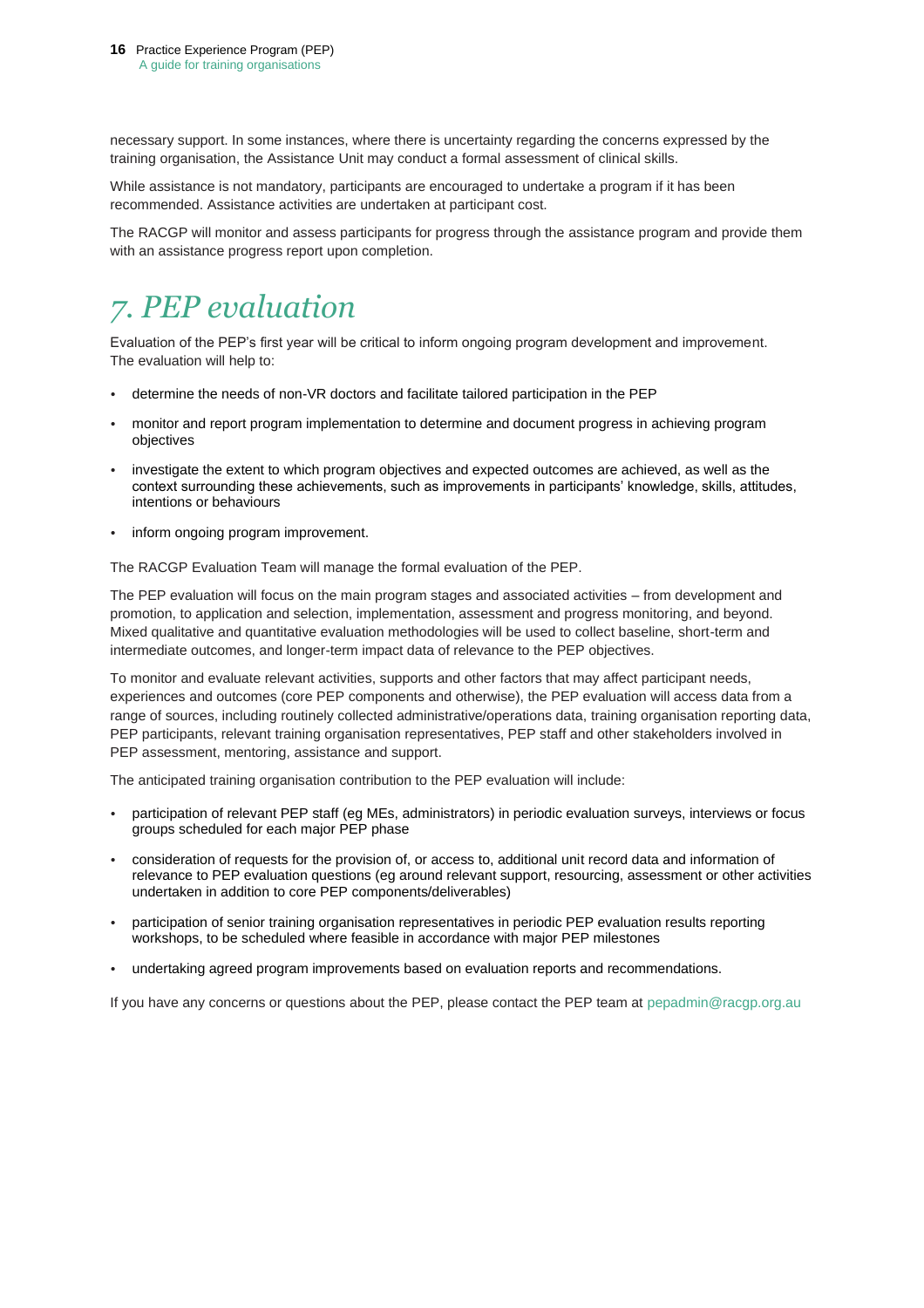# <span id="page-22-0"></span>*Useful resources*

#### **Websites**

- [DoctorConnect](http://www.doctorconnect.gov.au/)
- [Medical Board of Australia](http://www.medicalboard.gov.au/)
- The [RACGP PEP Standard Stream](http://www.racgp.org.au/education/imgs/fellowship-pathways/fellowship-programs-for-imgs/practice-experience-program/practice-experience-program-standard-stream)
- The [RACGP PEP Specialist Stream](http://www.racgp.org.au/education/imgs/fellowship-pathways/fellowship-programs-for-imgs/practice-experience-program/practice-experience-program-specialist-stream)
- <span id="page-22-1"></span>• [Remote Vocational Training Scheme](http://www.rvts.org.au/)

#### Other RACGP resources

- ['A guide to completing the PEP Specialist Stream Comparability Assessment'](https://www.racgp.org.au/education/registrars/fellowship-pathways/policy-framework/guidance-documents/a-guide-to-completing-the-pep-specialist-stream)
- *Australian Family Physician* [article on 'Workplace bullying'](https://www.racgp.org.au/afp/2013/april/workplace-bullying/)
- Criterion C3.5 [Work health and safety, in the RACGP's](https://www.racgp.org.au/download/Documents/Standards/RACGP-Standards-for-general-practices-5th-edition.pdf) *Standards for general practices* (5th edition)
- [Doctors' health contextual unit, in the Curriculum for Australian General Practice 2016](https://www.racgp.org.au/education/education-providers/curriculum/contextual-units/populations/dh16-doctors%E2%80%99-health)
- *Good Practice* [article on 'Workplace scars'](https://www.racgp.org.au/publications/goodpractice/201708/doctors-mental-health/)
- [GP Support Program](https://www.racgp.org.au/yourracgp/membership/offers/wellbeing/)
- [PEP Code of Conduct](https://www.racgp.org.au/education/registrars/fellowship-pathways/policy-framework/policies/practice-experience-program-code-of-conduct)
- [PEP Specialist Stream policies](https://www.racgp.org.au/education/imgs/fellowship-pathways/fellowship-programs-for-imgs/practice-experience-program/practice-experience-program-specialist-stream/policies)
- [PEP Standard Stream policies](https://www.racgp.org.au/education/imgs/fellowship-pathways/fellowship-programs-for-imgs/practice-experience-program/practice-experience-program-standard-stream/pep-policies)
- [The RACGP–AIDA Mentoring Program](https://www.racgp.org.au/the-racgp/faculties/atsi/about-us/partnerships/aida)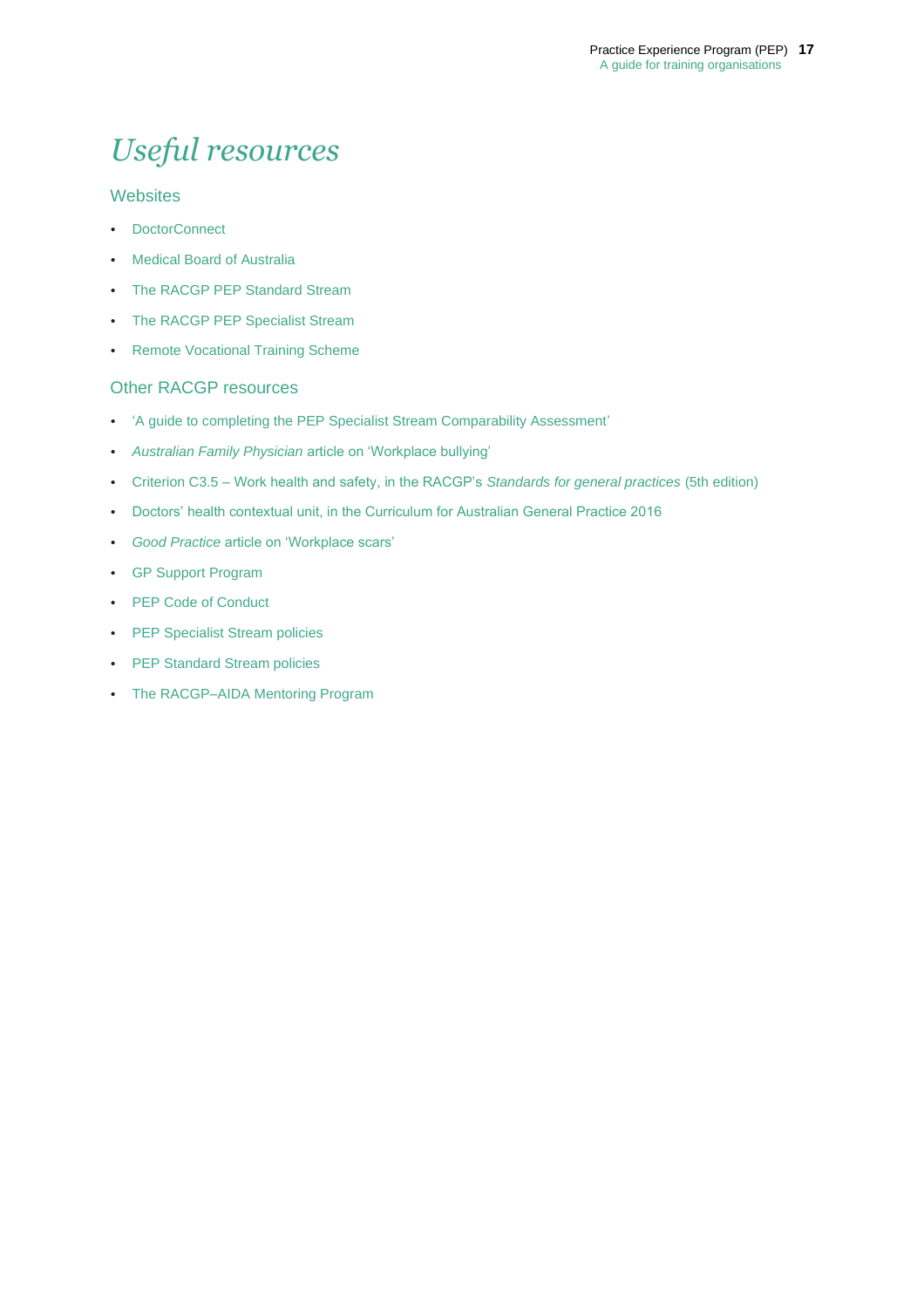# <span id="page-23-0"></span>*Appendices*

# <span id="page-23-1"></span>Appendix A. Acronyms, initialisms and definitions

| <b>Acronyms and initialisms</b> |                                                                     |  |  |
|---------------------------------|---------------------------------------------------------------------|--|--|
| <b>ACRRM</b>                    | Australian College of Rural and Remote Medicine                     |  |  |
| <b>AGPT</b>                     | Australian General Practice Training                                |  |  |
| <b>CPD</b>                      | <b>Continuing Professional Development</b>                          |  |  |
| CV                              | curriculum vitae                                                    |  |  |
| <b>FTE</b>                      | full-time equivalent                                                |  |  |
| <b>FRACGP</b>                   | Fellowship of the Royal Australian College of General Practitioners |  |  |
| GP                              | general practitioner                                                |  |  |
| <b>GPE</b>                      | general practice experience                                         |  |  |
| <b>ICSA</b>                     | Initial Core Skills Analysis                                        |  |  |
| <b>KFP</b>                      | Key Feature Problem                                                 |  |  |
| <b>LMS</b>                      | learning management system                                          |  |  |
| ME                              | medical educator                                                    |  |  |
| <b>MMM</b>                      | <b>Modified Monash Model</b>                                        |  |  |
| <b>PEP</b>                      | Practice Experience Program                                         |  |  |
| <b>PEPEA</b>                    | Practice Experience Program Entry Assessment                        |  |  |
| <b>RACGP</b>                    | The Royal Australian College of General Practitioners               |  |  |
| <b>SIMG</b>                     | specialist international medical graduate                           |  |  |
| <b>WBA</b>                      | workplace-based assessment                                          |  |  |

#### <span id="page-23-2"></span>**Definitions**

| Term                                                                               | <b>Definition</b>                                                                                                                                                                                                                                                                                                                                                                                                |  |
|------------------------------------------------------------------------------------|------------------------------------------------------------------------------------------------------------------------------------------------------------------------------------------------------------------------------------------------------------------------------------------------------------------------------------------------------------------------------------------------------------------|--|
| A medical practitioner who is applying for entry into the PEP.<br><b>Applicant</b> |                                                                                                                                                                                                                                                                                                                                                                                                                  |  |
| <b>Appeal</b>                                                                      | The process by which interested parties who contend an incorrect decision has<br>been made by the RACGP may appeal that decision. Scope of appeal may include<br>competency assessment decisions, program duration and learning unit decisions,<br>finding of educational misconduct, outcome of a request for special consideration,<br>continuing professional development decisions, and program assessments. |  |
| <b>Assessment</b>                                                                  | The systematic process for making judgements on the participant's progress and<br>level of achievement or competence against defined criteria.                                                                                                                                                                                                                                                                   |  |
| <b>Assistance</b>                                                                  | The management of underperformance. It is a process that begins with the<br>identification of a concern, followed by investigation, assessment, decision making<br>and, finally, implementation of a management plan.                                                                                                                                                                                            |  |
| <b>Candidate</b>                                                                   | A participant who is enrolled in an RACGP examination.                                                                                                                                                                                                                                                                                                                                                           |  |
| Comparability<br>assessment                                                        | The extent to which an SIMG's recency, continuity of practice, continuing professional<br>development, training, qualifications and clinical experience are assessed as<br>equivalent to an Australian-trained specialist GP.                                                                                                                                                                                    |  |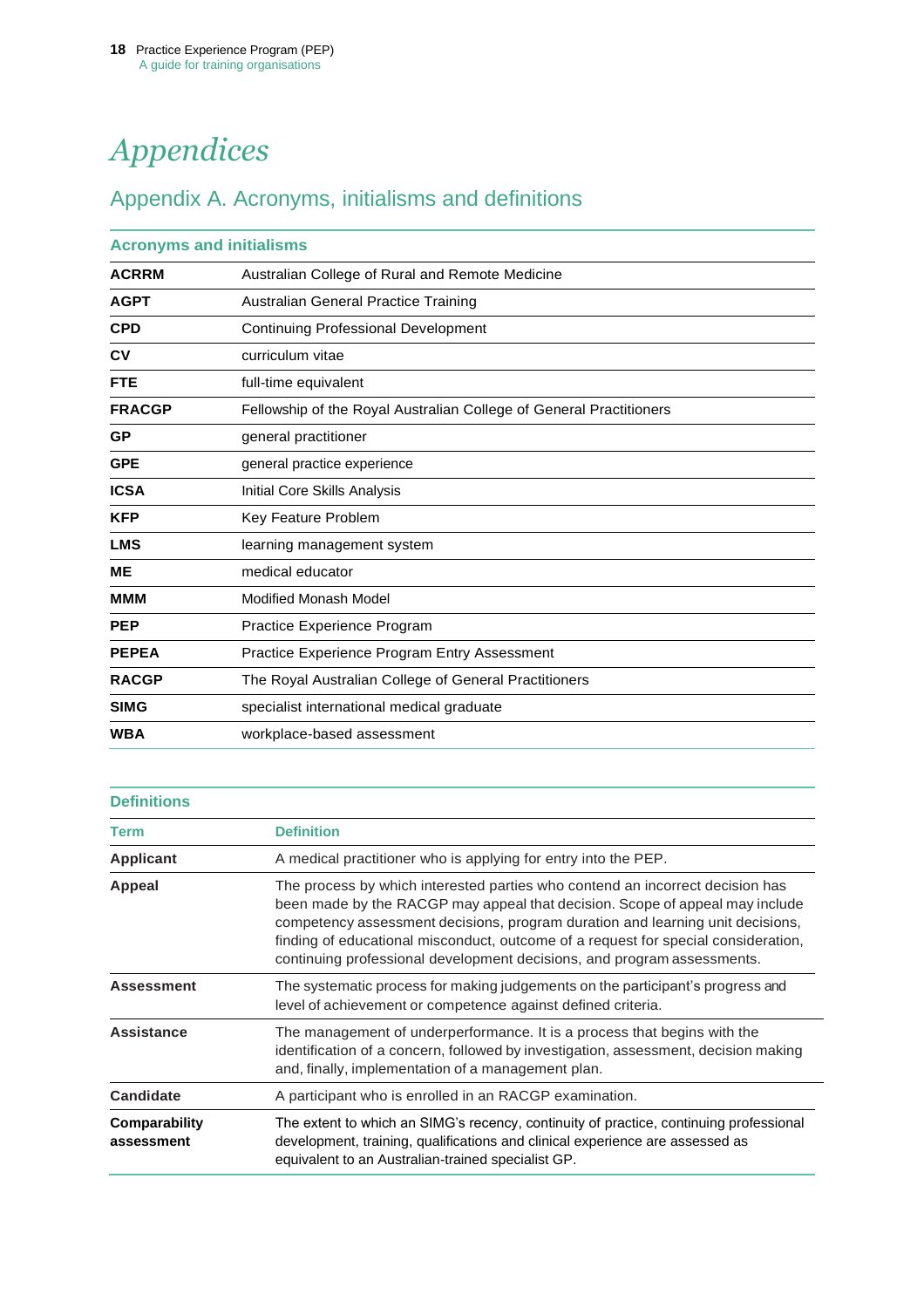| <b>Competence</b>                                    | The array of abilities across multiple domains or aspects of GP performance in a<br>certain context. Statements about competence require descriptive qualifiers to<br>define the relevant abilities, context and stage of training. Competence is<br>multidimensional, dynamic and changes with time, experience and setting.                                                                                                             |
|------------------------------------------------------|-------------------------------------------------------------------------------------------------------------------------------------------------------------------------------------------------------------------------------------------------------------------------------------------------------------------------------------------------------------------------------------------------------------------------------------------|
| Comprehensive<br>Australian general                  | Comprehensive Australian general practice is:<br>continuity of care that is person centred, comprehensive and coordinated,                                                                                                                                                                                                                                                                                                                |
| practice                                             | focusing on the whole person and all presenting symptoms<br>health promotion and illness prevention services that are based on patient need<br>$\bullet$<br>and the best available evidence                                                                                                                                                                                                                                               |
|                                                      | the diagnosis, treatment and management of the full range of undifferentiated<br>conditions in a diverse range of individuals, families and communities not limited<br>by practice intention or business focus                                                                                                                                                                                                                            |
|                                                      | community-based general practice undertaken in Australia.                                                                                                                                                                                                                                                                                                                                                                                 |
| <b>Core skills</b>                                   | The core knowledge and skills required by GPs to provide comprehensive general<br>practice care. They are mapped against the five domains of general practice. The<br>contextual units describe how those skills might be applied to different contexts.                                                                                                                                                                                  |
| <b>Core units</b>                                    | Learning units recommended for completion by all PEP participants to provide the<br>context of Australian general practice.                                                                                                                                                                                                                                                                                                               |
| <b>Curriculum</b>                                    | A statement of the intended aims and objectives, content, assessment,<br>experiences, outcomes and processes of a program, including a description of the<br>structure and expected methods of learning, teaching, feedback and supervision.<br>The curriculum should set out the knowledge, skills and professional qualities the<br>trainee is to achieve.                                                                              |
| <b>Eligibility</b>                                   | The determination that the applicant has the required qualifications and skills to<br>apply for the program.                                                                                                                                                                                                                                                                                                                              |
| <b>Entry</b>                                         | The point of commencement on the PEP; it follows the acceptance of the offer of a<br>PEP place and the signing of the Program Agreement.                                                                                                                                                                                                                                                                                                  |
| <b>Feedback</b>                                      | Specific information about the comparison between a participant's observed<br>performance and a standard, given with the intent to improve the participant's<br>performance.                                                                                                                                                                                                                                                              |
| Fellowship                                           | A qualification awarded by an accredited specialist medical college leading to<br>registration in a specialist field of medicine and eligibility for Medicare benefits of<br>the specialism.                                                                                                                                                                                                                                              |
| <b>Initial Core Skills</b><br><b>Analysis (ICSA)</b> | The ICSA is a tool comprising RACGP curriculum-based multiple-choice<br>questions, to inform a PEP participant's plan for learning.                                                                                                                                                                                                                                                                                                       |
| <b>Learning units</b>                                | These are chosen by the participant. There are more than 30 learning units, each<br>mapped against the RACGP curriculum and each one covering a number of the<br>core skills of general practice. Each unit is the equivalent of approximately 30<br>hours of work and will include a detailed description of the learning outcomes,<br>activities and assessments that address more-specific areas of knowledge or skill<br>development. |
| <b>Medical educator</b><br>(ME)                      | An individual who provides education in the domain of general practice. Their<br>responsibilities may include education, support and guidance, networking and<br>stakeholder relations, organisational support and professional development.                                                                                                                                                                                              |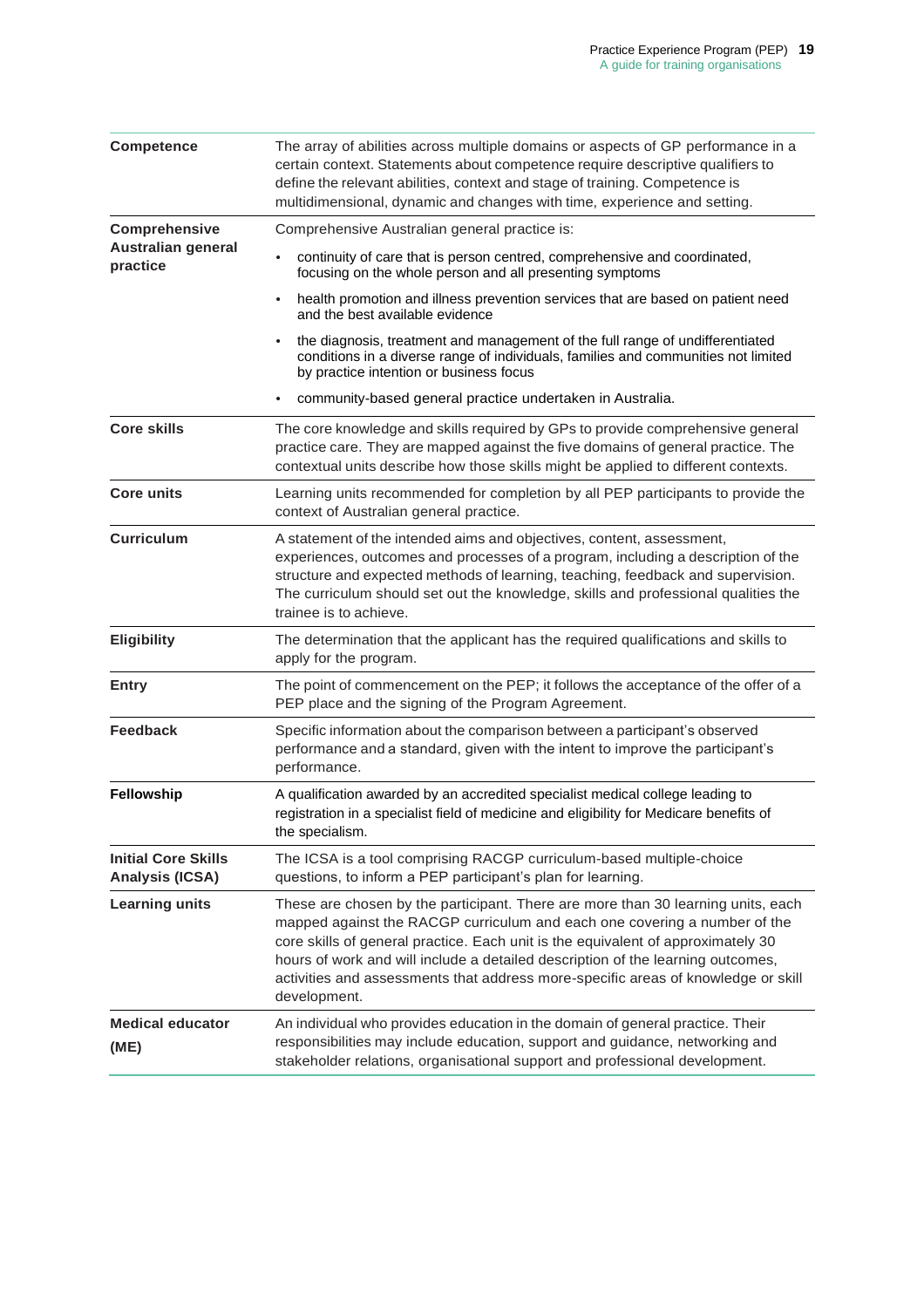| <b>Partially comparable</b>         | An SIMG with specialist qualification who has been accepted into the PEP Specialist<br>Stream and has been assessed as suitable to undertake a defined scope of practice<br>in a supervised capacity and reach comparability within 24 months of FTE practice.<br>They will be awarded Fellowship when all program requirements have been met.                                                                                                                                                                                   |
|-------------------------------------|----------------------------------------------------------------------------------------------------------------------------------------------------------------------------------------------------------------------------------------------------------------------------------------------------------------------------------------------------------------------------------------------------------------------------------------------------------------------------------------------------------------------------------|
| Participant                         | A medical practitioner who has been accepted into the PEP, and who has signed<br>a Program Agreement with the RACGP.                                                                                                                                                                                                                                                                                                                                                                                                             |
| <b>Performance</b>                  | What is actually undertaken in practice.                                                                                                                                                                                                                                                                                                                                                                                                                                                                                         |
| <b>Practice-based</b>               | As a practice-based program, all participants must either be in practice before<br>entering the program or have a practice available to them when they start.                                                                                                                                                                                                                                                                                                                                                                    |
| <b>Program Agreement</b>            | A contract outlining the roles and responsibilities of the participant, the RACGP and<br>the training organisation, and delineating the consequences of non-progression. The<br>Program Agreement must be signed prior to the participant commencing in the PEP<br>Standard Stream. The applicant becomes a participant upon signing the agreement.                                                                                                                                                                              |
| <b>Progress</b>                     | Demonstrated improvement in clinical skill.                                                                                                                                                                                                                                                                                                                                                                                                                                                                                      |
| <b>Training organisations</b>       | Predominantly Commonwealth-funded organisations accredited by ACRRM and the<br>RACGP to deliver training streams via the Fellowship Programs.                                                                                                                                                                                                                                                                                                                                                                                    |
| <b>Substantially</b><br>comparable  | An SIMG with specialist qualification who has been accepted into the PEP Specialist<br>Stream and has been assessed as suitable to undertake the intended scope of<br>practice, taking full responsibility for all patients, with limited oversight of their<br>practice by a supervisor (peer review). They will be awarded FRACGP when all<br>program entry requirements have been met.                                                                                                                                        |
| <b>Time requirements:</b>           |                                                                                                                                                                                                                                                                                                                                                                                                                                                                                                                                  |
| <b>Full time</b>                    | Full-time general practice experience comprises a 38-hour minimum working<br>week, over a minimum of four days per week, of which a minimum of 27 hours<br>must be in face-to-face, rostered, patient consultation time undertaking general<br>practice activities. Work periods of less than three consecutive hours, or of less<br>than one month in any one practice, will not be considered. Hours worked beyond<br>this definition of full time will not be considered.                                                     |
| <b>Part time</b>                    | Part-time general practice experience is calculated pro rata against the definition<br>of full-time general practice experience. Part-time general practice must comprise<br>a 14.5-hour minimum working week, over a minimum of two days per week, of<br>which a minimum of 10.5 hours must be in face-to-face, rostered, patient<br>consultation time undertaking general practice activities. Work periods of less<br>than three consecutive hours, or of less than one month in any one practice, will<br>not be considered. |
| Workplace-based<br>assessment (WBA) | The assessment of day-to-day working practices undertaken in the working<br>environment. WBAs enable assessment of competencies in a real-world setting.                                                                                                                                                                                                                                                                                                                                                                         |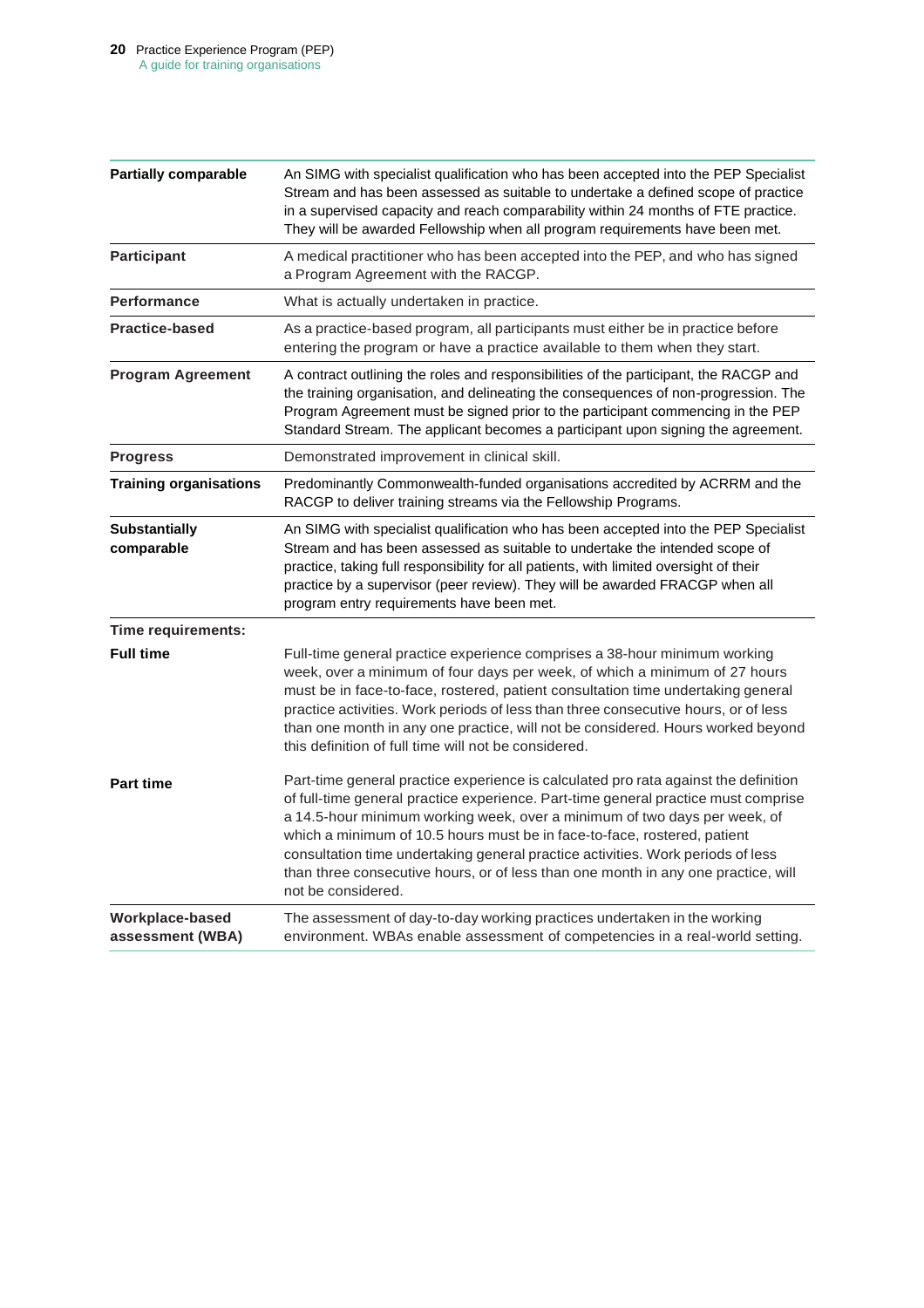# <span id="page-26-0"></span>Appendix B. PEP learning units

#### PEP Standard Stream

|                | Table 1. PEP Standard Stream learning units                                     |               |                                     |
|----------------|---------------------------------------------------------------------------------|---------------|-------------------------------------|
| <b>Number</b>  | <b>Unit name</b>                                                                | <b>Number</b> | <b>Unit name</b>                    |
| 1              | PEP Core skills unit 1 - Practising in context                                  | 21            | Men's health                        |
| $\overline{2}$ | PEP Core skills unit 2 - Safety (patient,<br>practice, personal)                | 22            | Sex, gender, sexuality diversity    |
| 3              | PEP Core skills unit 3 - Emergencies and<br>disaster management                 | 23            | Individuals with disabilities       |
| 4              | PEP Core skills unit 4 - Communication and<br>consulting skills                 | 24            | Travel medicine                     |
| 5              | PEP Core skills unit 5 - Aboriginal and Torres<br><b>Strait Islander Health</b> | 25            | Addiction medicine                  |
| 6              | PEP Core skills unit 6 - General practice<br>specific skills                    | 26            | Abuse and violence                  |
| $\overline{7}$ | PEP Core skills unit 7 - Applying evidence<br>to practice                       | 27            | Psychological health                |
| 8              | Children and young people                                                       | 28            | Dermatology                         |
| 9              | Adult medicine - Rheumatology                                                   | 29            | Eye medicine                        |
| 10             | Adult medicine - Infectious disease                                             | 30            | Ear and nose medicine               |
| 11             | Adult medicine - Haematology                                                    | 31            | Musculoskeletal and sports medicine |
| 12             | Adult medicine - Renal/urology                                                  | 32            | Occupational medicine               |
| 13             | Adult medicine - Endocrine                                                      | 33            | Oral health                         |
| 14             | Adult medicine - Cardiovascular                                                 | 34            | Oncology                            |
| 15             | Adult medicine - Neurology                                                      | 35            | Palliative care                     |
| 16             | Adult medicine - Gastrointestinal                                               | 36            | Pain management                     |
| 17             | Adult medicine - Respiratory                                                    | 37            | Sexual and reproductive health      |
| 18             | Pregnancy care                                                                  | 38            | Residential care                    |
| 19             | Care of older persons                                                           | 39            | Refugee and asylum seeker health    |
| 20             | Women's health                                                                  |               |                                     |

#### PEP Specialist Stream

| <b>Core units (30 hours)</b> |
|------------------------------|
|------------------------------|

1 • Online learning activities

- Australian general practice skills unit in practice activities
- Aboriginal and Torres Strait Islander health in practice activities
- Doctors' health in practice activities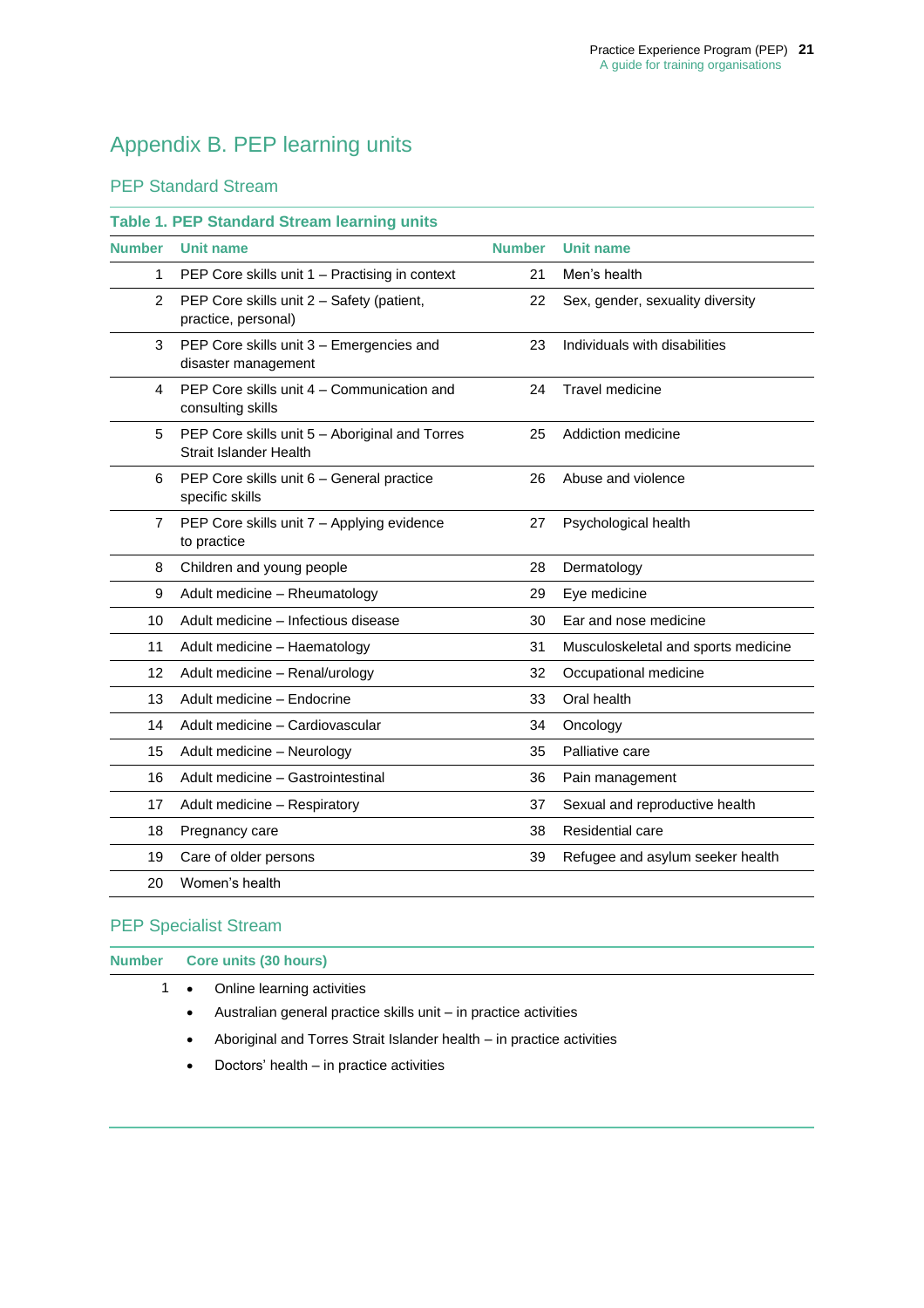# <span id="page-27-0"></span>Appendix C. PEP Standard Stream process: RACGP and training organisation responsibilities